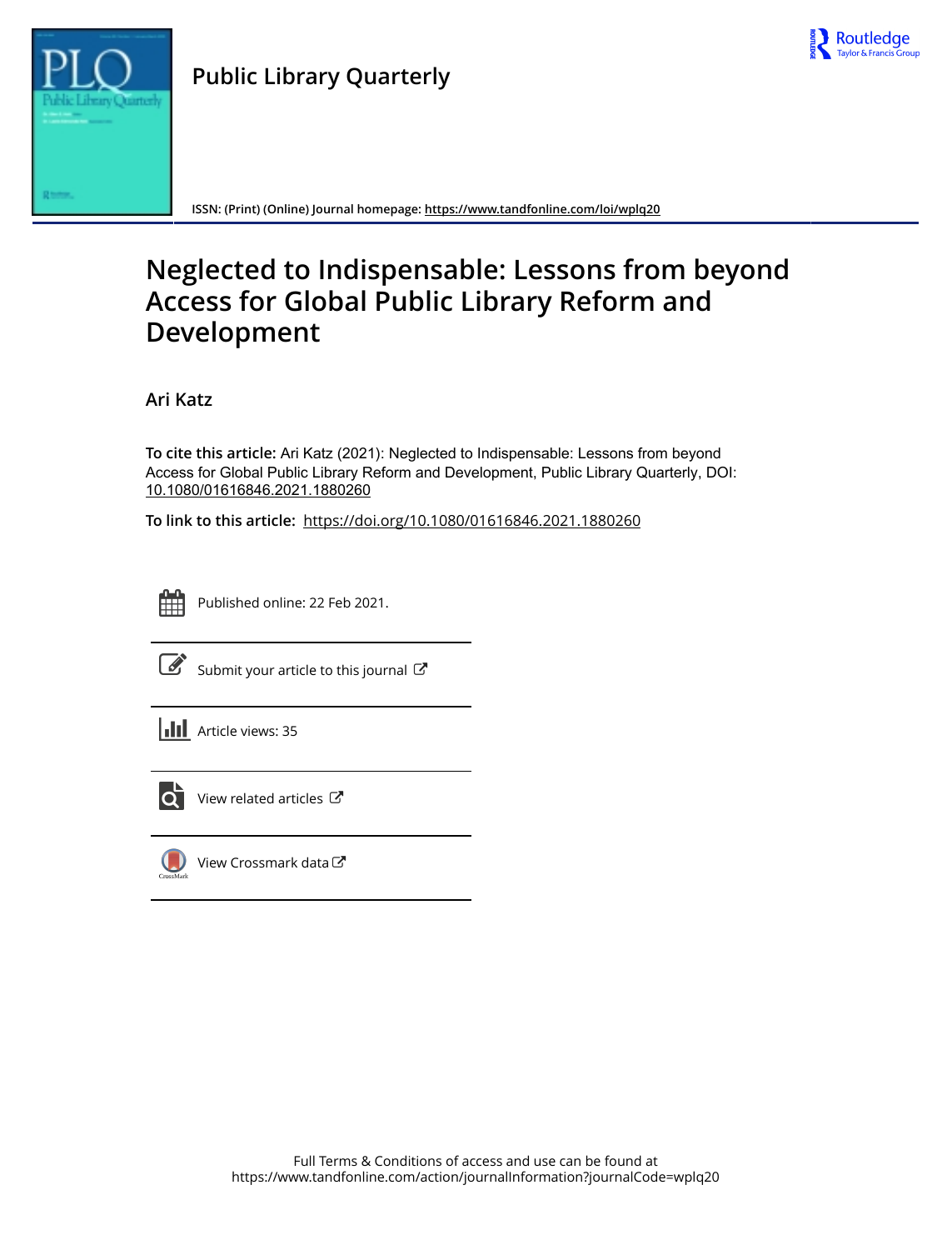#### ARTICLE



Check for updates

# **Neglected to Indispensable: Lessons from beyond Access for Global Public Library Reform and Development**

#### Ari Katz

School of Information, San Jose State University, San Jose, California, USA

#### **ABSTRACT**

Beyond Access was the first major global attempt to connect the international development and public library worlds. Taking the form of a series of projects in a dozen countries meant to help catalyze library development around national goals, the program operated from 2011 to 2018. Starting from a point at which libraries in most low – and middle-income countries were neglec ted, disused and staffed by librarians with outdated skills, it effectively launched public libraries into national dialogue in some countries and failed to do so in others. This article explores the conditions and actions that led to effective projects and what lessons for future library development efforts might be gleaned from the program's work. In Myanmar and Georgia, the program attracted new investment into public libraries aligned with central government digital strategies. In Bangladesh and the Philippines, the program integrated public libraries into education efforts where they had been previously ignored. With more than a quarter million public libraries in low – and middle-income countries, there remains vast potential for library systems to reinforce their relevancy in the 21st century, attract new resour ces, and provide vital services. Library leaders around the world can build on the experience of Beyond Access to help inform initiatives to revive libraries around modern needs.

#### **ARTICLE HISTORY**

Received October 2020 Accepted January 2021

#### **KEYWORDS**

Public libraries; library development; ict4d; international development; leadership; community engagement; social inclusion; myanmar; bangladesh; philippines; georgia

#### **Introduction**

<span id="page-1-0"></span>In Palaces for the People, Klinenberg [\(2018\)](#page-19-0) describes "social infrastructure" as the "physical places and organizations that shape the way people interact". "When social infrastructure is robust," he explains, "it fosters contact, mutual support, and collaboration among friends and neighbors." Klinenberg pinpoints public libraries as a vital component of social infrastructure, and describes at length the ways these free public spaces contribute to community health and cohesion. Though first published in 2018 and largely focused on the United States, Klinenberg's definition echoes efforts by the international development community over the past 30 years to promote the strengthening of social capital and foster democratic development globally, largely under the umbrella of assistance to civil society. But neither the United Nations Development Program's annual Human Development Report nor

**CONTACT** Ari Katz <sup>2</sup>ari.katz@sjsu.edu **■** San José State University, School of Information, One Washington Square, San José, CA 95192-0029.

© 2021 The Author(s). Published with license by Taylor & Francis Group, LLC.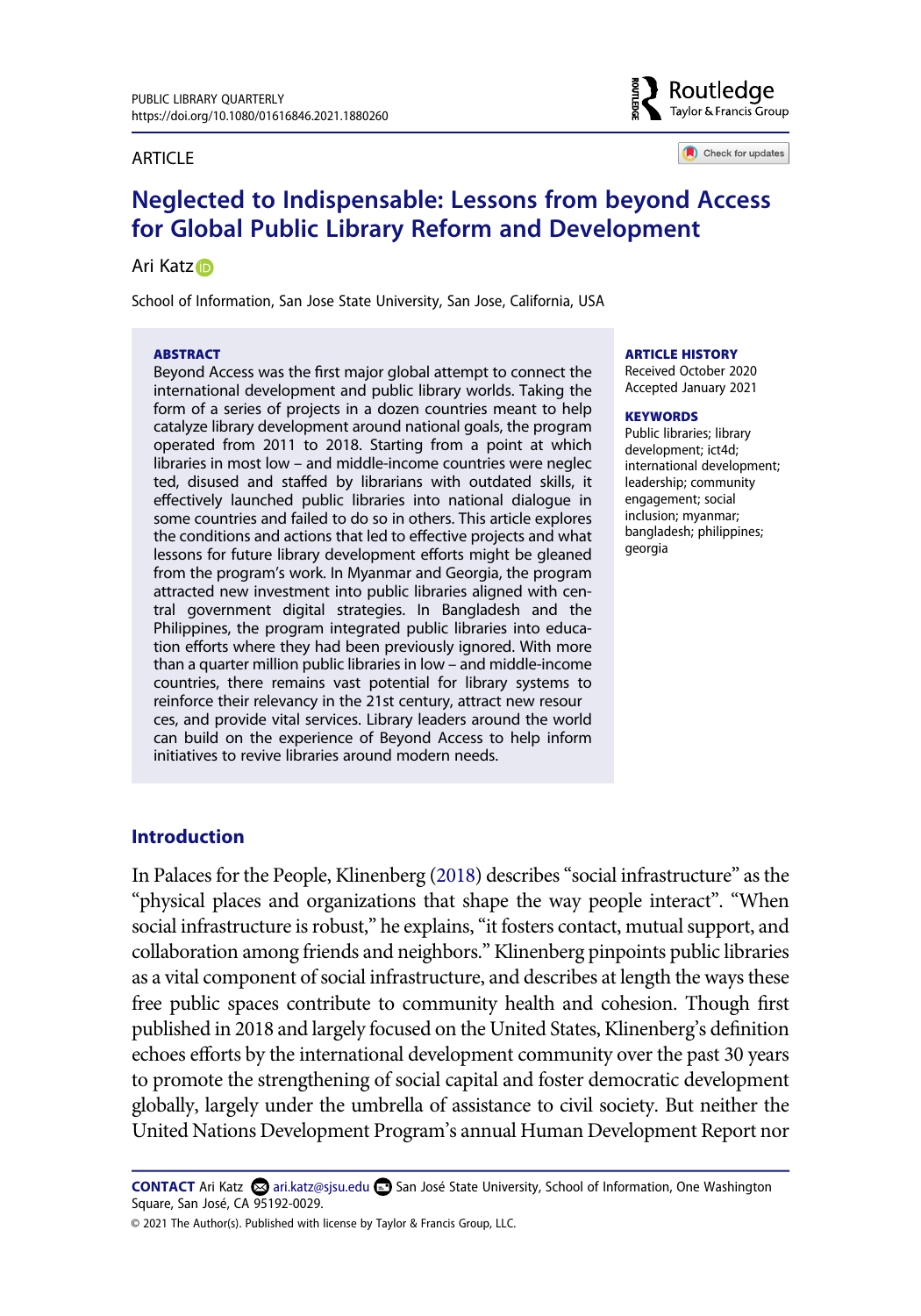the World Bank's World Development Report mention public libraries between 1990 and 2013.

Though maintained in varying degrees of repair and utility, as a free community space open to everyone, public libraries' absence in the development dialogue represented a missed opportunity. Public libraries exist in some form in most of the world's countries – a 2011 count revealed more than 350,000 public libraries worldwide of which more than a quarter million were in developing and transitioning countries (IREX [2011b\)](#page-19-1). If investments in community development were bypassing public libraries and creating instead something more ephemeral and with fewer roots in their communities, scarce funding was being wasted and opportunities missed.

<span id="page-2-1"></span>Public library systems in low – and middle-income countries represented an under-appreciated and underused social infrastructure in a global development environment where community-level bases for social interaction were constantly being sought. What was missing was some nexus between two silos. The international development world needed to see the value of public libraries. And public libraries needed better ways to highlight themselves and develop methods for working with those pursuing social development goals. The Beyond Access program was an effort to establish this link.

## **The inception of Beyond Access**

The U.S. non-governmental organization IREX was selected by the Gates Foundation in 2007 to implement grants for its large-scale public library development programs in Romania and Ukraine. These programs were part of the Foundation's Global Libraries initiative, which ended up investing around 1 USD billion in public libraries worldwide by the time it closed in 2018 (ALA n.d.).

IREX's history in managing civil society programs put it a position to recognize the potential represented by public libraries to tap into this global search for a community-level public institution. The Beyond Access program emerged from discussions with the Gates Foundation and its partners as an effort to foster widespread awareness around the untapped potential of libraries to contribute to international development (IREX [2011a](#page-19-2), 2).

<span id="page-2-0"></span>While a full assessment of whether Beyond Access accomplished these goals is best left to external evaluators, this paper will examine program outcomes, review the lessons derived from 6 years of programming, and set out an agenda for further research and activities related to international library development.

#### **Methodology and approach**

This article takes the approach of a case study. Written by one of the program's chief designers, who then served as its director for Asia between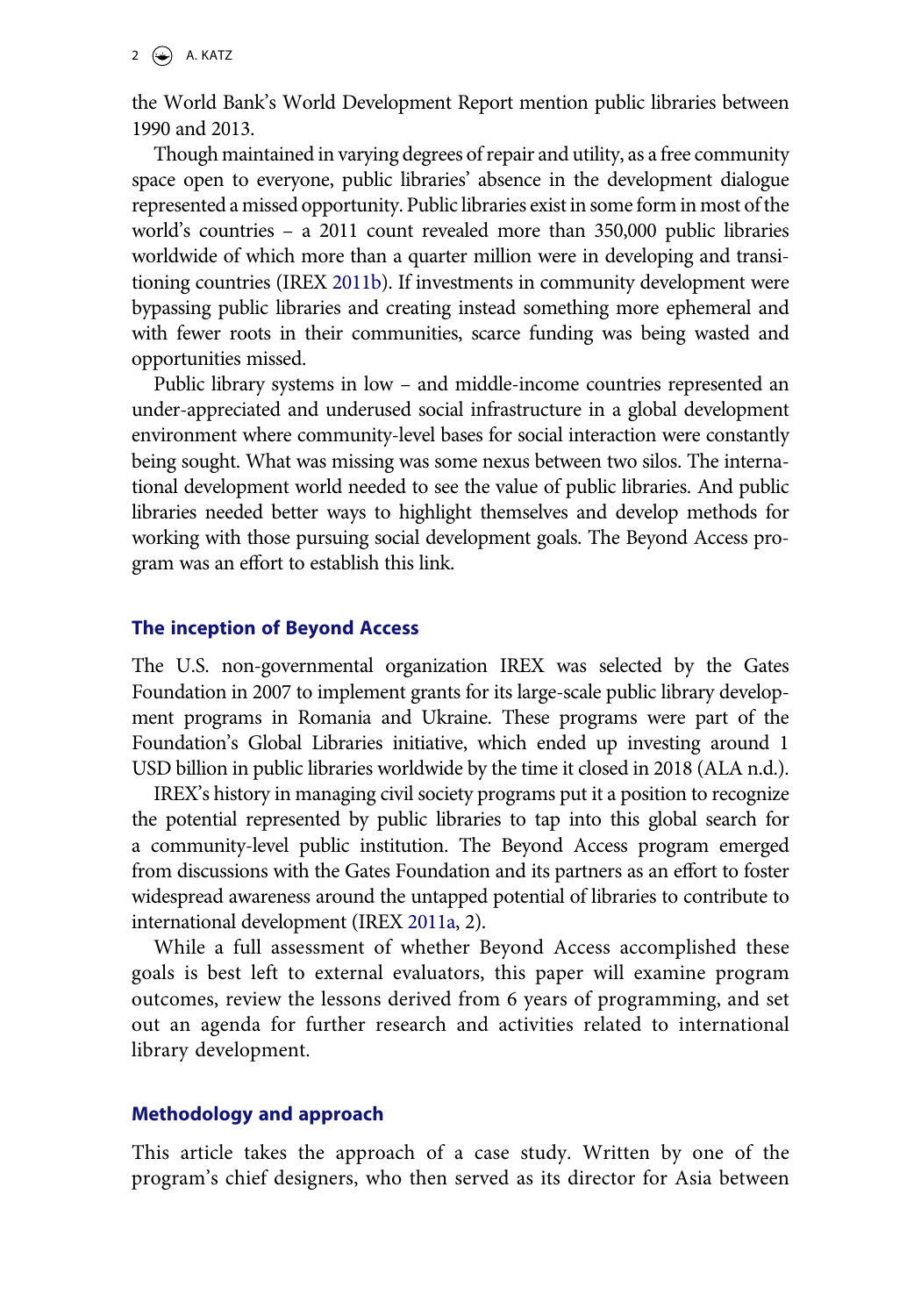2014 and 2019, it cannot be considered an objective overview of the success of the model. Rather, by examining the original concept, the landscape on which Beyond Access operated and the outcomes in some of the places where it worked, the aim of this work is to illuminate lessons learned through program implementation. As public libraries are under constant pressure to reinvent themselves, and they remain a ubiquitous public institution globally, it is hoped these lessons will inform future library reform and development efforts.

#### **Literature review**

To understand the starting point for Beyond Access, it is useful to examine the three intersecting themes out of which the program emerged. First, we observe that public libraries in developing countries were often depicted using common themes of aimlessness and decay. Second, we explore past library reform and modernization efforts, though these had rarely taken place with any significant scale in developing countries outside of the Gates Foundation's Global Libraries program grants. Finally, we reflect on the 'ICT4D' field, or Information and Communication Technology for Development. Program staff saw the exclusion of public libraries from the ICT4D debate as one of the primary starting points for the program. Reviewing where telecenters had failed helps make the case for how public libraries might serve as a sustainable solution for public information and civic engagement.

<span id="page-3-0"></span>Only one major study in the first decade of the 21st century addressed the conditions of developing country libraries. EIFL's Perceptions of Public Libraries in Africa explored how both members of the library community and those outside it viewed existing public library networks in Tanzania, Kenya, Ethiopia, Ghana, Zimbabwe and Uganda in 2010 (Elbert, Fuegi, and Lipeikaite [2012\)](#page-18-0). Its conclusions and the themes it introduced are echoed by many others who researched individual library systems in developing countries around the same time. These overarching descriptors of libraries converge around a few common assertions: libraries are underfunded, the resources and services they provide are outdated and their usage is limited to very narrow audiences. There is a recognition of missed opportunities – authors acknowledge that public libraries could be valuable institutions, but that library communities have not yet seized on the moment to establish themselves as relevant in the 21st century.

#### *Libraries suffer from neglect and underfunding*

<span id="page-3-1"></span>Ignatow ([2011](#page-19-3)) sets the stage for a widespread disinvestment in libraries related to a lack of profit incentives in an age of privatization and globalization. Other researchers document the results. The EIFL study observed that, "in many countries where the need is greatest, public libraries are under-resourced"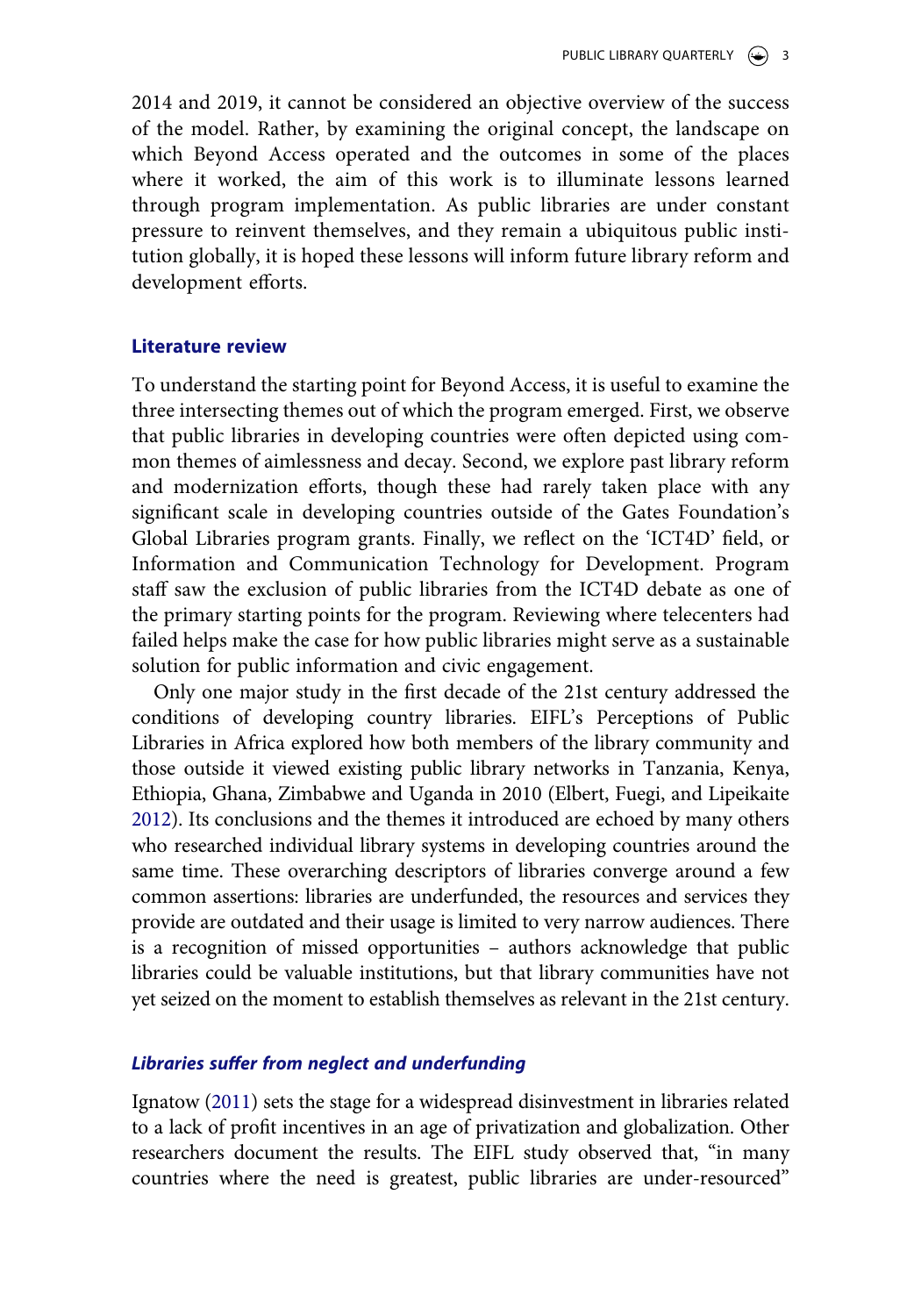(Elbert, Fuegi, and Lipeikaite [2012](#page-18-0), 150). Government officials surveyed in the study admitted that libraries deserve more funding (Elbert, Fuegi, and Lipeikaite [2012,](#page-18-0) 159). We find nearly identical commentary around the world. Owoeye and John-Okeke [\(2012\)](#page-20-0) call funding for the Lagos Public Library system in Nigeria "inadequate." Libraries in the post-Soviet republics of Georgia, Armenia and Uzbekistan have "fallen victim to inadequate funding, neglect and theft" (Johnson [2014,](#page-19-4) 131). Russia's "public libraries . . . were confronted with sharp budget cuts ... [and] the material condition of public libraries was further aggravated." (Pape and Smirnova [2018](#page-20-1), 782). The Foundation [\(2014](#page-19-5)) found that funding for Myanmar's public libraries by the Asia Foundation in 2013 "is very limited and often unreliable." India's public libraries "are in an abject state" (Ghosh [2005](#page-19-6), 181). In nearby Bangladesh, "non-government public libraries have been neglected from the beginning because of lack of funds" (Shuva [2005,](#page-20-2) 163).

<span id="page-4-7"></span><span id="page-4-2"></span><span id="page-4-1"></span><span id="page-4-0"></span>When libraries are underfunded, they become outdated, underused and viewed as irrelevant. Analyses of developing country public libraries in the early 2000s were in near-universal consensus that public libraries were not positioned to serve their communities broadly. Gomez, Ambikar, and Coward ([2009a](#page-19-7)) summarized what nearly all specific regional research would confirm, that in their current condition, libraries had little broad appeal, writing that "public libraries were seen as 'cool', safe or relevant in very few places . . . they tended to offer mostly outdated information."

<span id="page-4-5"></span><span id="page-4-4"></span>Few associated public libraries with technology. EIFL's survey reported only 5% of respondents associated libraries with computers. (Elbert, Fuegi, and Lipeikaite [2012](#page-18-0), 157). In Lagos, public libraries now only "serve as reading and study rooms for students, who in most cases bring their own materials" (Owoeye and John-Okeke [2012](#page-20-0), 242). Botswana's demand for ICTs was increasing, but public libraries have "so far struggled to meet these information needs" (Maswabi et al. [2011](#page-19-8), 410). Moscow's libraries were by 2010 "invisible on the cultural radar and neglected as cultural institutions" (Pape and Smirnova [2018,](#page-20-1) 784). In Georgia, Armenia and Uzbekistan, "there appears to be little appreciation at government level of how libraries and documentation centres could serve their nations" (Johnson [2014,](#page-19-4) 143).

#### <span id="page-4-6"></span><span id="page-4-3"></span>*Libraries are falling short of their purpose*

Most of the studies referenced above appear motivated by the gap between libraries' potential and their current state. Ignatow ([2011](#page-19-3)):

Citizens without access to books, newspapers, or the Internet have little if any legal opportunity to develop the human capital needed for socioeconomic advancement. Thus public libraries would seem to be more indispensable than ever, at least for those nations seeking to move up the global value chain.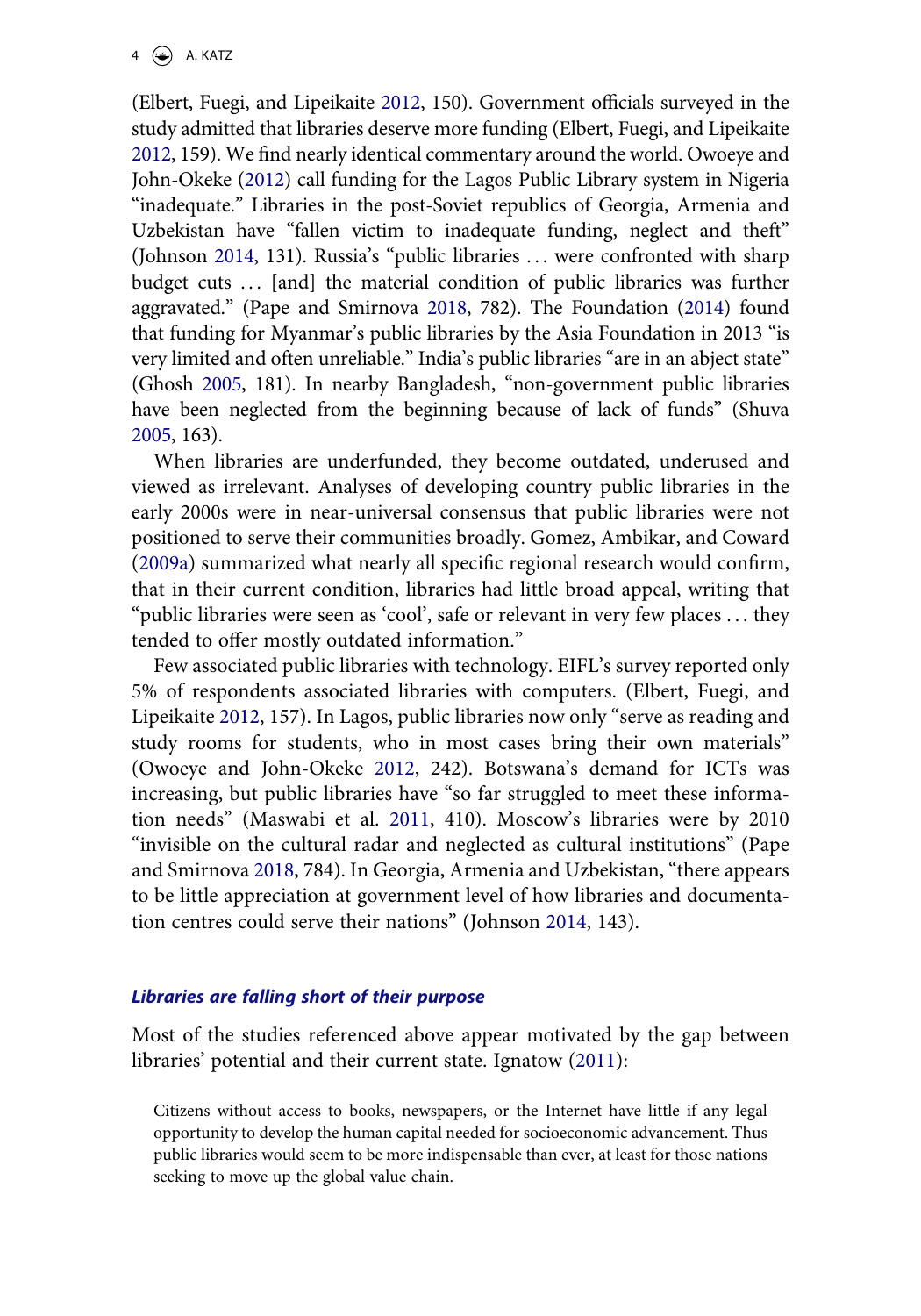This common vision of libraries as drivers of development energizes much of literature, with ambitions for libraries that span social, economic, cultural and economic spheres. Bangladesh's libraries should be "one of the most powerful social institutions to develop nationwide cultural and educational activities" (Shuva [2005,](#page-20-2) 166). India's public libraries "have a major role to play in bridging the digital divide" (Ghosh [2005,](#page-19-6) 181). Lagos's libraries are meant to "function mainly as informal universities" (Owoeye and John-Okeke [2012](#page-20-0), 237). In the former Soviet Union, libraries could be "part of the foundations for the knowledge-based societies" (Johnson [2014,](#page-19-4) 131).

Commonly expressed is the belief that libraries should support not only education, but underpin newly democratic societies. Myanmar's library network could serve as "the information infrastructure needed for its citizens to participate in the reform process" (Asia Foundation [2014](#page-19-5), 1). Moscow's libraries could become "a place for discussion and a place where people could just be and meet in the public space" (Pape and Smirnova [2018](#page-20-1)., 785). But the barriers to this transformation are librarians themselves. Authors paint librarians as traditional, poorly trained and reluctant to change (Pape and Smirnova [2018,](#page-20-1) 789; Shuva [2005](#page-20-2), 161; Ghosh [2005](#page-19-6), 182; Johnson [2014](#page-19-4), 135; Owoeye and John-Okeke [2012](#page-20-0), 242.)

#### *Reviewing earlier library reform and modernization projects*

<span id="page-5-2"></span>Despite the poor conditions of libraries in many countries, coordinated efforts to address neglected libraries were rare. Overall, very little has been written about public library reform efforts outside of North America and Northern Europe. Rajsic, Bucher, and Osei-Poku [\(2012](#page-20-3)) study of the early 2000s Singapore transformation project and Pape and Smirnova [\(2018](#page-20-1)) examination of a 2013 Moscow reform project are exceptions, though both of these deal with relatively advanced economies.

<span id="page-5-3"></span><span id="page-5-1"></span><span id="page-5-0"></span>Given the uniqueness and scale of their investment, it is not surprising that the literature on library reform is then filled out by accounts of the Bill and Melinda Gates Foundation's Global Libraries programs. Chiranov ([2010](#page-18-1)) reports on the early efforts of the Biblionet program in Romania. Sawaya et al [\(2011](#page-20-4)) discuss the advocacy components of foundation grants in Global Libraries' first 10 countries. Maswabi et al. [\(2011](#page-19-8)) introduces the foundation's Sesigo program in Botswana. Fried et al. ([2014\)](#page-19-9) reviews the foundation's grant programs in Bulgaria, Poland and Romania. As a Gates Foundation library program, Beyond Access's managers were deeply involved in the learning process documented by these latter works. However, most of them focus on the impact of the foundation's investments across a range of development indicators, rather than the process of getting there.

Rajsic et al and Pape and Smirnova both identify catalysts for Singapore and Moscow's library reform initiatives as coming from outside the library system.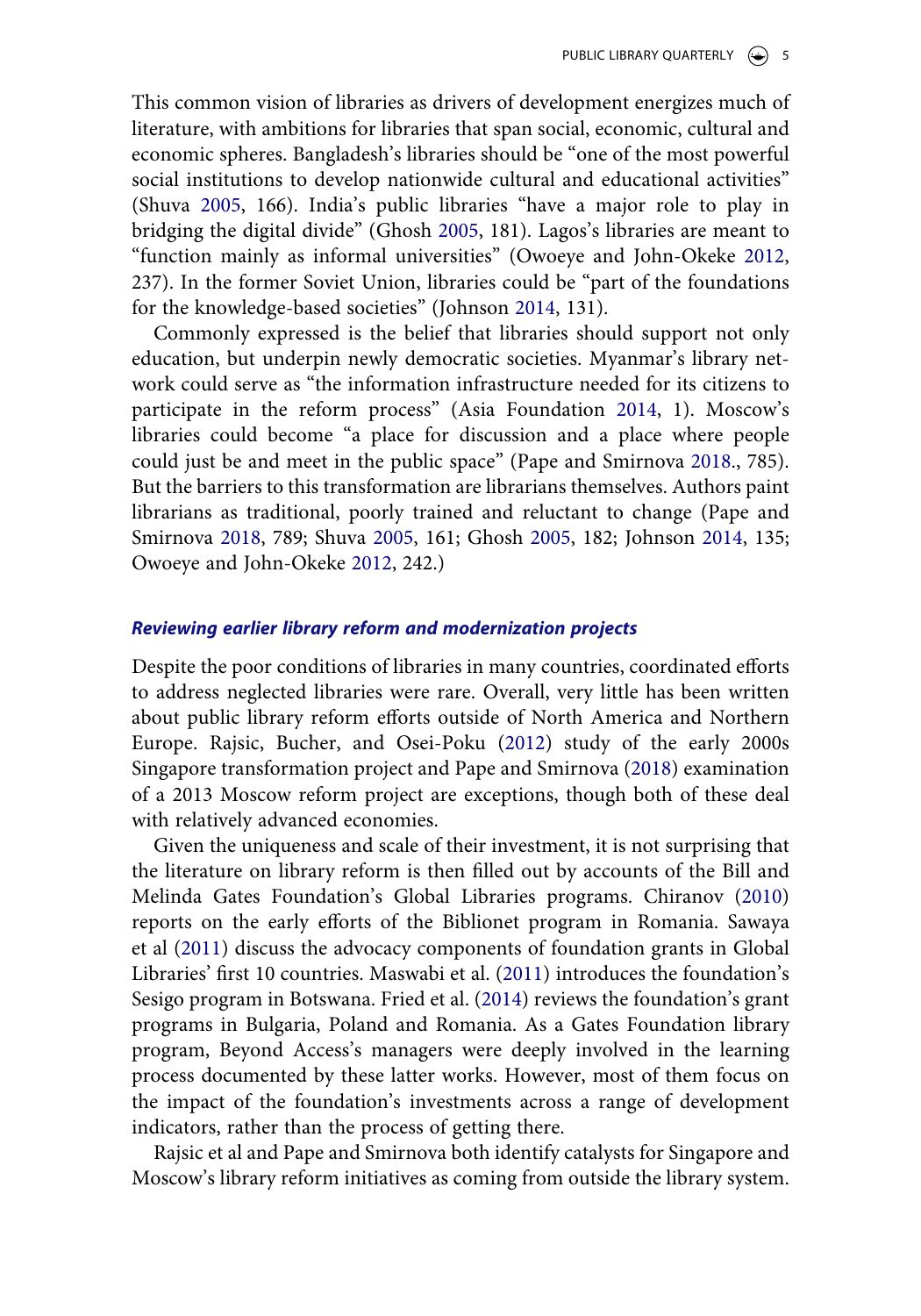Singapore's effort was within a broader national effort to prepare Singapore for the digital age (Rajsic et al [2012](#page-20-3), 267) while Moscow's was launched by a group of civic activists (Pape and Smirnova [2018](#page-20-1), 786). Both note the importance of leadership – effective in Singapore's case, but in Moscow's, the project came apart as leadership changed and leaders were unable to navigate the nuances of the bureaucracy. (Pape and Smirnova [2018,](#page-20-1) 789). The reasons for this divergence in outcomes are a topic to which we will return as we examine the lessons of Beyond Access.

## *Reviewing the Gates Foundation investment in libraries*

Writing about the Global Libraries programs, authors focus mainly focus on three kinds of outcomes – new services, increased visit rates, and higher budget allocations as a result of the first two (Fried et al. [2014;](#page-19-9) Maswabi et al, [2011](#page-19-8); Sawaya et al, [2011\)](#page-20-4). These metrics informed how Beyond Access would measure success in its own programs. The value of libraries can be measured by both looking at the new services offered, and the number of visits to libraries. Success in persuading governments of the value of investing long-term in public libraries can be gauged by funding levels. The key takeaway from the Global Libraries studies is summarized by Sawaya et al. Advocacy for investment must "be focused on identified decision makers' priorities, using evidence collected to demonstrate how libraries can contribute to those priorities" (p. 469).

## *Competing models for public information access*

<span id="page-6-1"></span>Telecenters were a late 1990s solution to information access popularized by development agencies in many locations. The Global Public Access Landscape Study defined telecenters as "a public place where people can access computers, the Internet, and other digital technologies that enable people to gather information, create, learn, and communicate with others while they develop essential 21st-century digital skills" (Gomez [2009b,](#page-19-10) 7). Telecenters were essentially invented in order to provide a library-like public information space with an electronic angle, but the idea that widely available existing institutions could fulfill this role was not debated. Despite wide-ranging investment, by the early 2000s, telecenters were already failing in most places. (Hosman, [2011](#page-19-11); Coward [2010](#page-18-2); Gurstein [2014\)](#page-19-12).

<span id="page-6-4"></span><span id="page-6-3"></span><span id="page-6-2"></span><span id="page-6-0"></span>TASCHA researchers Sears and Crandall [\(2010\)](#page-20-5) were the first to draw attention to the fact that "libraries and  $\text{ICTD}^1$  share an interest in the use of technology to achieve their ultimate goals". Coward [\(2010\)](#page-18-2) suggested that the library community could "incorporate the ideas and solutions emanating from the ICTD community and adapt them for delivery through libraries."

Putting libraries into practice as filling the telecenters space was more of a challenge. Library staff were found "frequently ill prepared to help patrons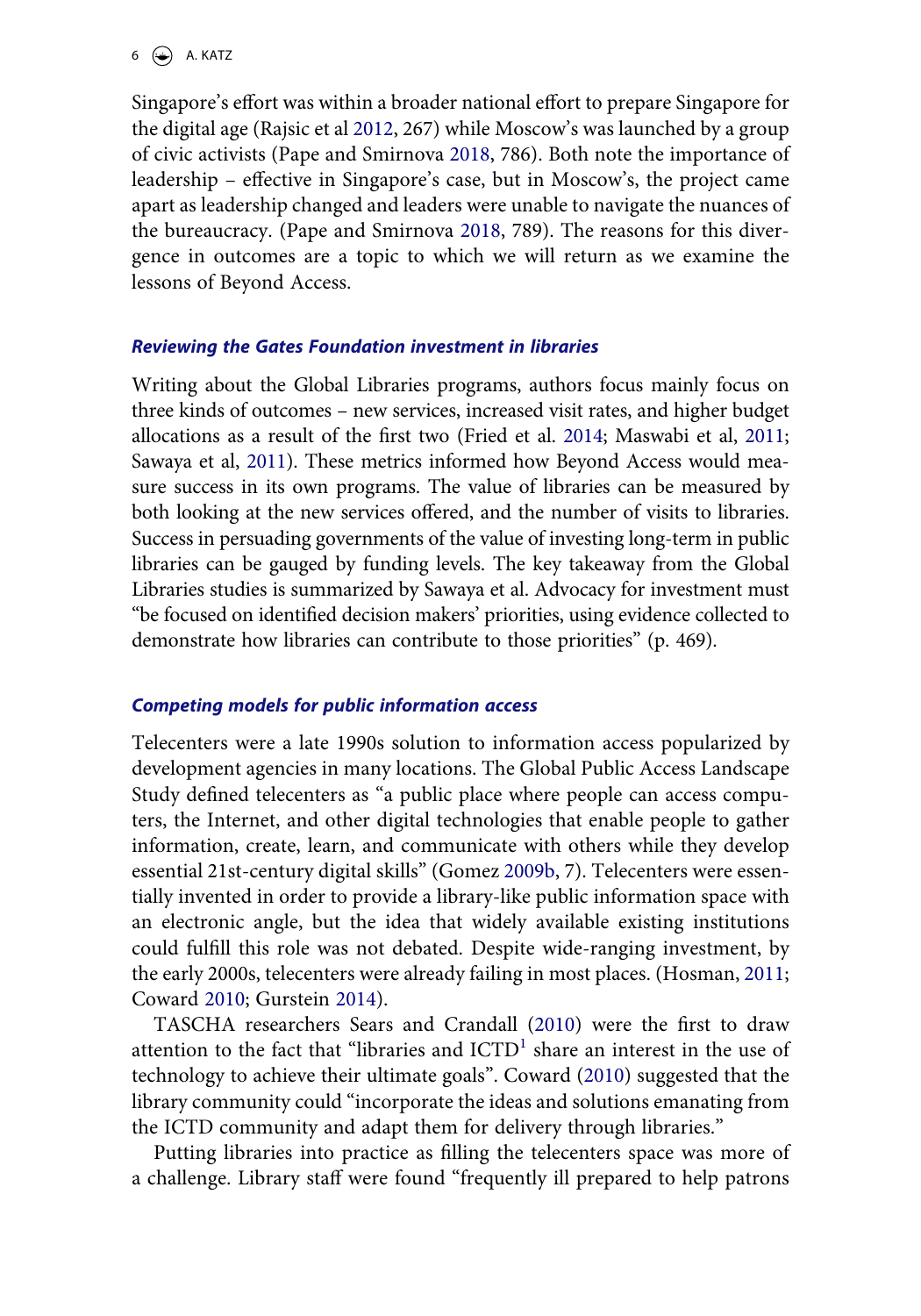<span id="page-7-0"></span>with their computer use, and even less to deal with technical problems, virus, and other malfunctions in the equipment" (Gomez, Fawcett, and Turner [2012](#page-19-13), 129). But by situating libraries within the same developmental space as telecenters and cybercafes, the authors laid the groundwork for further experimentation and a broader acknowledgment that libraries were an intuitive host for public technology access. Beyond Access was intended at its outset to push on the boundaries of this discussion.

## **An overview of Beyond Access**

Beyond Access was an umbrella program which sought to catalyze public library reform in about a dozen countries by applying a common methodology. As discussed in the section above, libraries in most countries were perceived by decision-makers as irrelevant storehouses of old books. IREX designed Beyond Access to help stand up libraries in low – and middle-income countries to serve as a vibrant, indispensable  $21<sup>st</sup>$  century community asset.

Beyond Access launched with projects in Peru, Uruguay, Nigeria, Mali, Ethiopia, Georgia, Myanmar, Philippines and Bangladesh. In Beyond Access terms, a 'project' was made up of several ingredients:

- a local partner which could be a National Library, a library association, or an NGO working on library-related issues. IREX provided grants to these partners, who would serve as the primary project coordinator.
- cost-sharing resources from a funding source, such as a government, foundation, or private sector CSR fund.
- training for librarians (and often training of trainers which would then be replicated within the library system) in new library skills related to the project theme.
- monitoring and evaluation systems that could be used to assess progress and report on change to government, donors and partners

Beyond Access country-level projects aimed then to help shepherd willing library systems from this state of neglect to one of modern relevance, and a more prominent place in the national development discussion. The goal was to revive valuable social infrastructure that had fallen into disuse.

#### **Key program outcomes**

While Beyond Access worked in individual countries as described in the ([Table 1](#page-8-0)), it is also important to consider its impact on the international level. By representing public libraries in the international development discourse by using active examples of library contribution to national priorities, Beyond Access generated a new space in which libraries could generate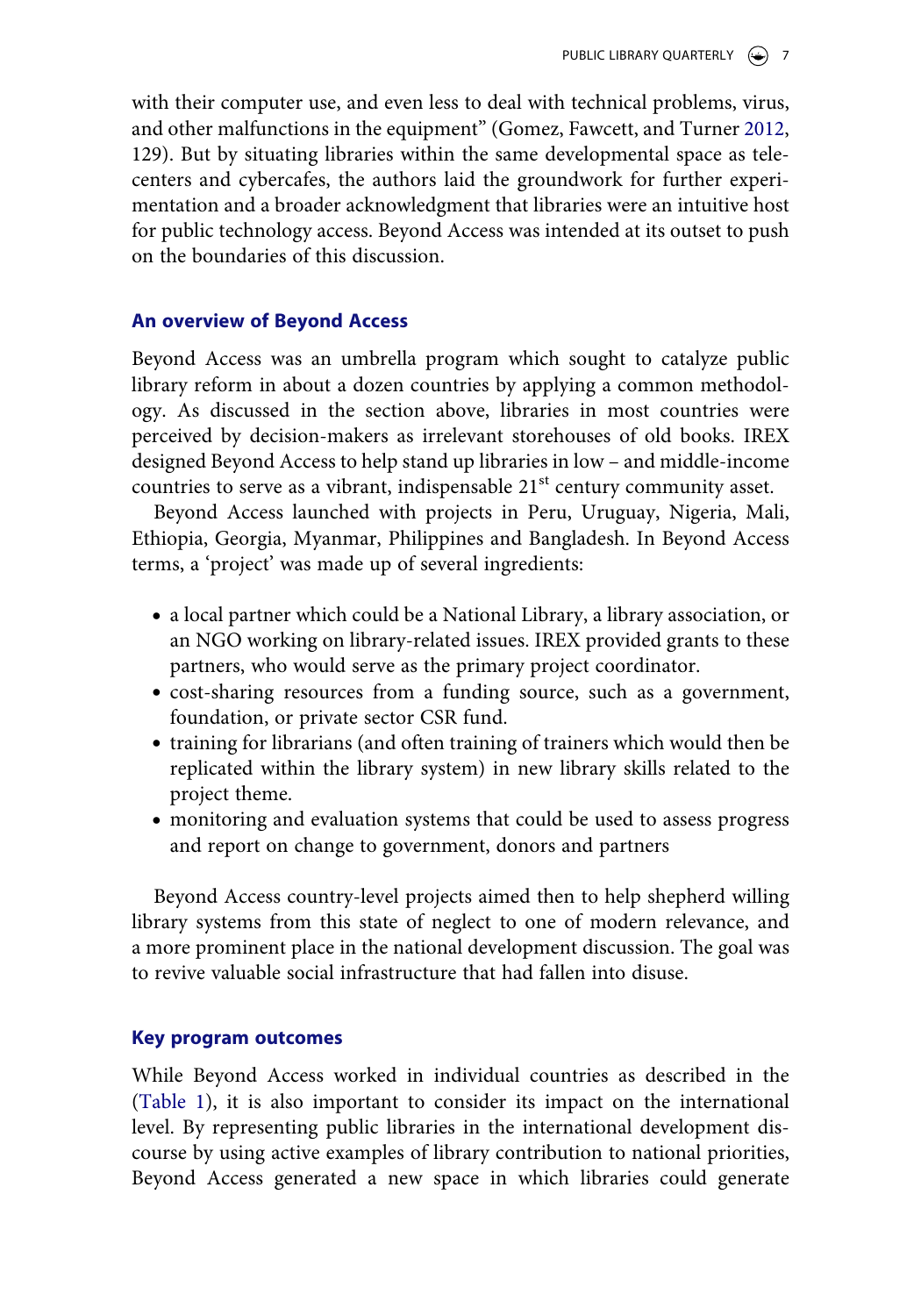<span id="page-8-3"></span><span id="page-8-2"></span><span id="page-8-1"></span><span id="page-8-0"></span>

|             | Table 1. Key program outcomes by cor                                                                                                                                                                                                                                                                                                                                                                                                                                                                                                                                                                                                                                                                                                                                                                                                                                        | untry. Two key goals on which to assess Beyond Access's results were aligning new library programs with development                                                                                                                                                                                                                                                                                                                                                                                               |
|-------------|-----------------------------------------------------------------------------------------------------------------------------------------------------------------------------------------------------------------------------------------------------------------------------------------------------------------------------------------------------------------------------------------------------------------------------------------------------------------------------------------------------------------------------------------------------------------------------------------------------------------------------------------------------------------------------------------------------------------------------------------------------------------------------------------------------------------------------------------------------------------------------|-------------------------------------------------------------------------------------------------------------------------------------------------------------------------------------------------------------------------------------------------------------------------------------------------------------------------------------------------------------------------------------------------------------------------------------------------------------------------------------------------------------------|
|             | employing libraries as an asset integral to their own development strategies.<br>initiatives, and funders and governments                                                                                                                                                                                                                                                                                                                                                                                                                                                                                                                                                                                                                                                                                                                                                   |                                                                                                                                                                                                                                                                                                                                                                                                                                                                                                                   |
| Country     | Outcome                                                                                                                                                                                                                                                                                                                                                                                                                                                                                                                                                                                                                                                                                                                                                                                                                                                                     | Follow-on funding and programming                                                                                                                                                                                                                                                                                                                                                                                                                                                                                 |
| Myanmar     | programming. During the program's first year, at 55 pilot sites, more than 16,000 people<br>acknowledged nationally as a lead local institution in supporting digital and educational<br>By 2018, more than 150 libraries were providing free internet and device access and<br>conducting technology and information literacy programming. Libraries were<br>used the internet for the first time at a participating library (IREX 2015a).                                                                                                                                                                                                                                                                                                                                                                                                                                 | Ooredoo expanded its support of internet and devices at libraries, as well as<br>Microsoft funded the Tech Age Girls program to strengthen leadership and<br>The Walmart Foundation funded a safe migration/anti-trafficking project that<br>used libraries as information centers for potential labor migrants and their<br>Facebook funded an information literacy project based at libraries.<br>funding future iterations of the Tech Age Girls project.<br>technology skills among young women.<br>families. |
|             | reported having storybooks at home at a rate three times at the beginning of the program,<br>two key non-school ingredients of early literacy capacity. There was also a doubling among<br>spent reading each day, and a 50% increase in the number<br>and there was a 50% increase in the rate reporting their parents read to them at home -<br>Bangladesh 20 participating libraries documented measurable impacts for children library users versus<br>their classmates who didn't visit the library. Children who visited participating libraries<br>reporting they read for pleasure<br>ibrary visitors in the time they :                                                                                                                                                                                                                                            | The World Bank funded a mother tongue reading materials project that built off<br>Beyond Access's experience in the Philippines and its library network in<br>Bangladesh.                                                                                                                                                                                                                                                                                                                                         |
| Philippines | five years later, they were seen as a leading ingredient in the effort to provide public access<br>prominent successes, frequently winning awards. In 2019,<br>Whereas public libraries had been left out of technology programs prior to Beyond Access,<br>centers nationally named in the outstanding category<br>(Technology for Economic Development), libraries participating in the Beyond Access<br>to technology. When the government launched its new "Tech4ED Centers" program<br>two libraries were among three<br>program were among its most<br>(Sanchez 2019).                                                                                                                                                                                                                                                                                                | libraries – in Cebu and Quezon City – became the first to stay open 24 hours<br>Libraries participating in Beyond Access continued to expand services. Two<br>A new Department of ICT thin-client technology program in 2018 provided<br>computers to dozens of public libraries.<br>a day.                                                                                                                                                                                                                       |
| Georgia     | The project not only began reviving disused libraries where<br>will serve as an additional opportunity to increase capacity<br>government's Open Government Partnership action plan. An entire 'commitment' section<br>of the plan is entitled "transformation of public libraries for regional development". The<br>giving Georgian libraries access to a new funding stream<br>Beyond Access connected the national library, Georgian Library Association and the PSDA<br>that could both renovate out-of-repair buildings and provide devices to offer new<br>technology-powered services. The project not only began reviving disused librarie:<br>in getting a specific mention of libraries in the<br>of communities and local governments" (OGGF, 2014, 15)<br>it worked, but it was successful<br>document reads that "libraries<br>through its project in Georgia, | The Georgian Library Association applied for and received funding for modern<br>technology and internet in more than 130 libraries.                                                                                                                                                                                                                                                                                                                                                                               |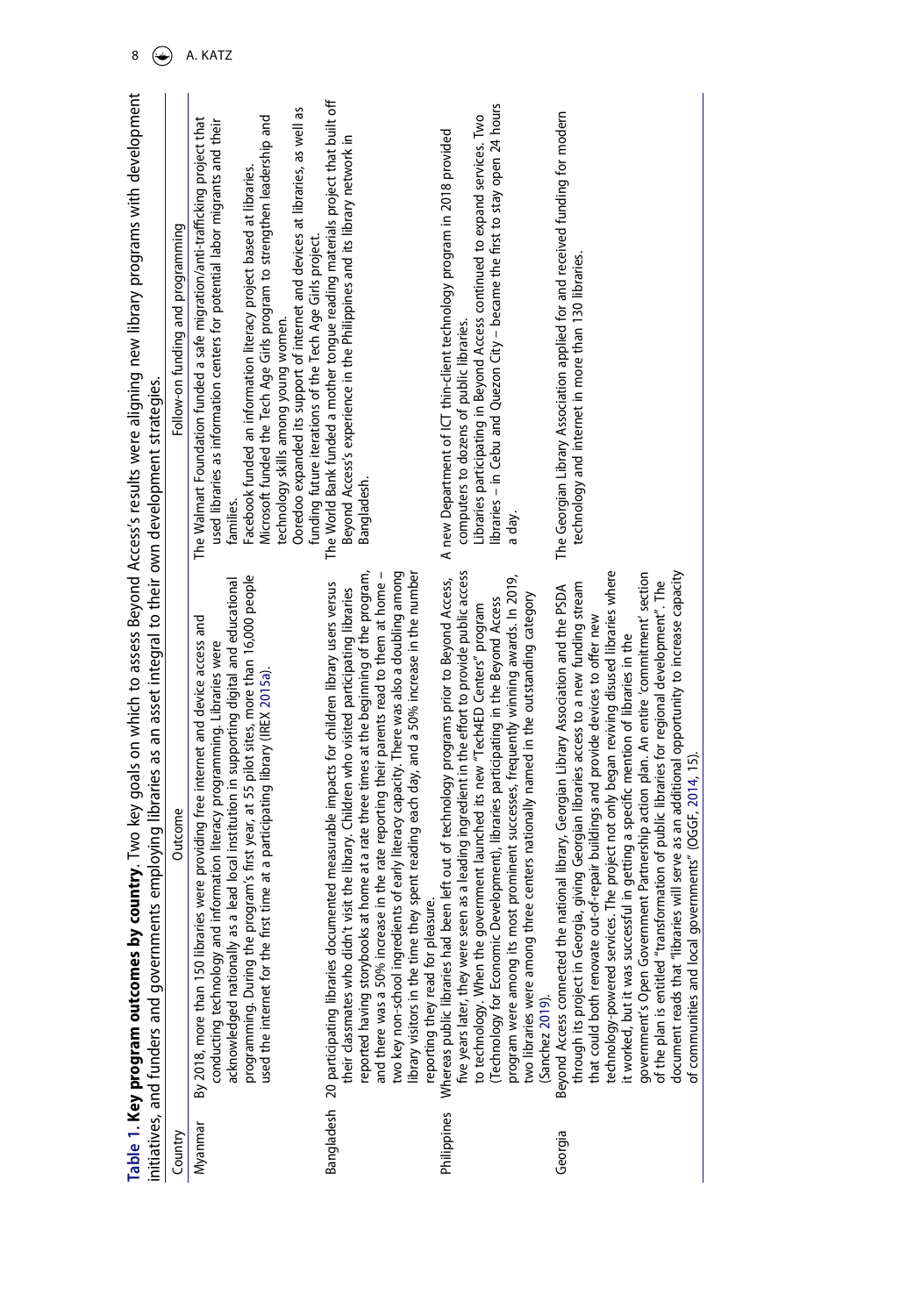investment and participate in development debates. In the long-term, these accomplishments support the case for the legitimacy of public libraries to play a role in development programs.

## **Lessons learned**

Reviewing the outcomes of the Beyond Access projects, key lessons that may be gleaned fall under two main themes. First, Beyond Access's results suggest some directions for future investment in public library reform in low – and middle-income countries. Even in 2020 as this article is written, many countries remain saddled with outdated library infrastructure, indistinct from the situations described in the literature review section, despite the passage of a decade or more. With each passing year, unreformed library systems risk falling into greater irrelevance as their resources dwindle and other institutions capitalize on the gaps unseized by libraries.

Beyond Access demonstrated that with the right focus and approach, there are ways to pull library systems out of this death spiral and reclaim their relevance to society. The exact path looks different in each situation, but Beyond Access's experience points to a series of useful themes.

As the purpose of this article is to filter out lessons for future library development efforts, it will focus on the outcome of four of these projects – those in Myanmar, the Philippines, Bangladesh and Georgia – while touching on some key moments from the other ones.

#### *Libraries must serve prominent national goals*

In most cases, public libraries are already largely out of the national conversation, and are not in a position to help set the national agenda. Counting on the appeal of libraries for their intrinsic cultural value is no longer a viable advocacy strategy, and nor in most cases are selling points like supporting a 'reading habit' or providing access to books. Beyond Access demonstrated that to begin re-demonstrating relevance and utility, libraries must latch on to existing priorities, seeking to draw exposure and resources from high-profile programs, funding and political capital.

This means designing and adapting library programs that will fit into existing measurement systems through which policy-makers are already assessing development initiatives, and making a concerted effort to gather stories that can be useful in illustrating how libraries uniquely contribute.

For example, Beyond Access was able to help the library seize on such an opportunity in Myanmar, which was just entering the internet age as the program began. On paper, Myanmar boasted a vibrant public and community library tradition. The government itself operated over 400 public libraries at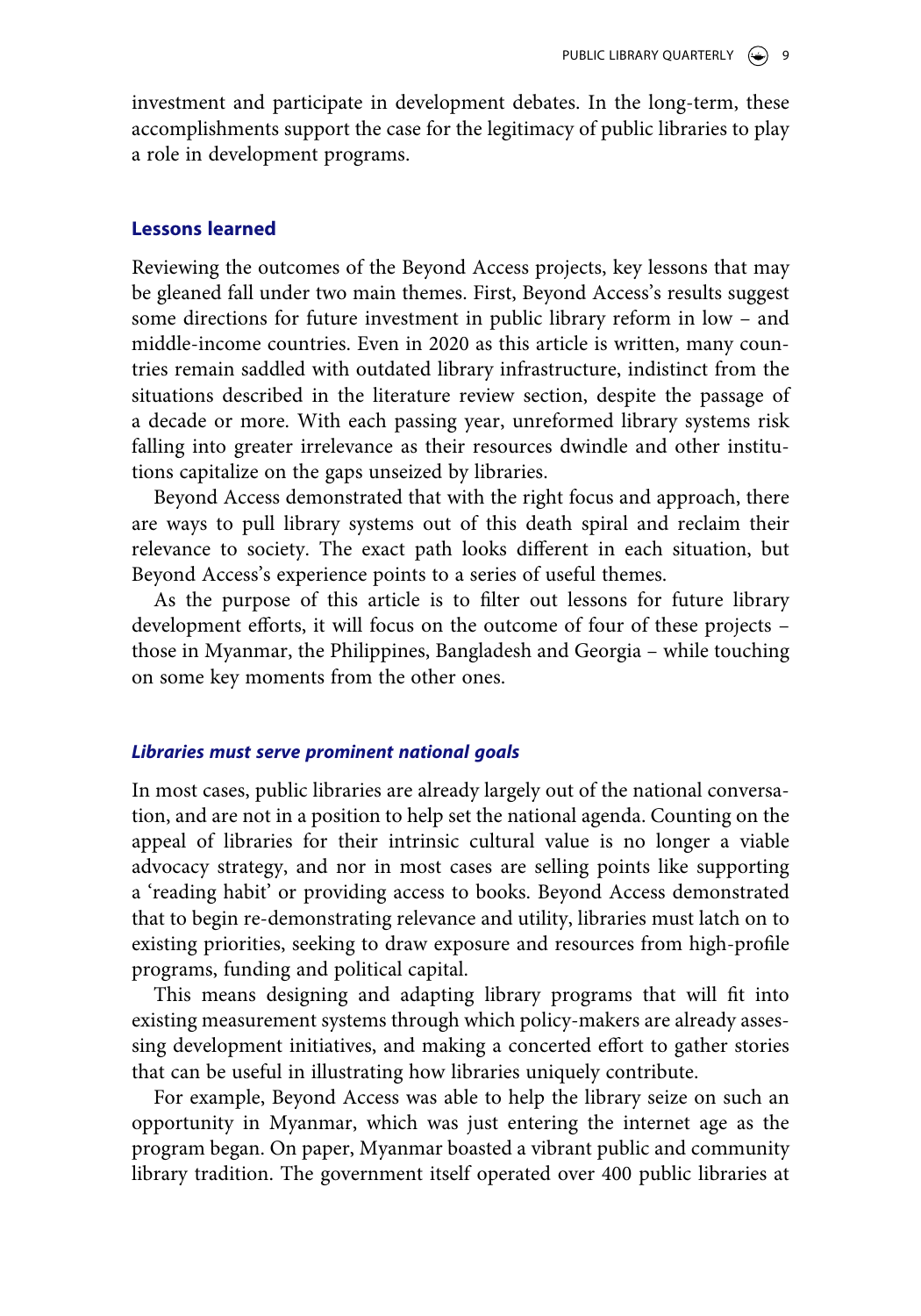the state, regional and district level, while also featuring more than 5000 community libraries registered under the Ministry of Information.

As no universal service fund was yet in place in Myanmar, telecoms were required to commit to expend some resources on public connectivity and training programs. IREX and its local partner nonprofit Myanmar Book and Preservation Foundation (MBAPF) advocated intensively for a new approach that used the existing infrastructure of libraries to introduce people to online services. The telecom Ooredoo was most receptive to the idea, and signed on to provide tablets and internet to more than 50 libraries as a pilot project. The library system was appealing to both Ooredoo and the Ministry of Information as a vehicle for people to learn about and experience the internet for the first time.

Having established this foothold at a time when no other institution had effectively claimed the internet on-ramp space, libraries became a magnet for information-for-development initiatives. Beyond Access partner MBAPF won grants from the Internet Society-Asia, Microsoft and Ooredoo to conduct the Tech Age Girls program. Having established the capacity to conduct technology training programs, libraries were an obvious venue for widespread information literacy training in response to a series of highly-publicized online rumor events, and Facebook began funding such an initiative in 2019.

In the Philippines, libraries had been left out of the national Digital Strategy in 2011, an exercise to define a strategy for leveraging technology for development. The Philippines had a long history of community-based internet initiatives, and was active in the telecenter community but these initiatives had largely excluded the Philippines 1100-plus public libraries. The Digital Strategy communicated a strong national commitment to public use of technology, establishing "a renewed vision for ICT and its use in transforming Philippine Society into a competitive force in the digital economy by the year 2016" (CICT, [2011](#page-20-8), ii). It goes on to establish a set of priorities, first among which is "the development of e-Government . . . facilitating greater efficiencies and effectiveness in the delivery of basic social services and minimizing opportunities for corruption" (CICT, [2011,](#page-20-8) iii).

<span id="page-10-1"></span>The strategy made resources available for projects achieving these goals, so Beyond Access focused on framing libraries' value and services around public technology and e-government. In one early success, the "Quezon City Public Library partnered with the National Bureau of Investigation so that people can learn how to register and complete clearances online. This is now the most popular service at the library. Other libraries throughout the country are helping people access applications for birth certificates, arrange passport applications, and verify their contributions to social services" (IREX [2015b,](#page-19-15) 2).

<span id="page-10-0"></span>In Bangladesh, the national government had achieved the Millennium Development Goal of universal school enrollment, but the rapid expansion of schooling led to a decline in quality of education. A 2016 Save the Children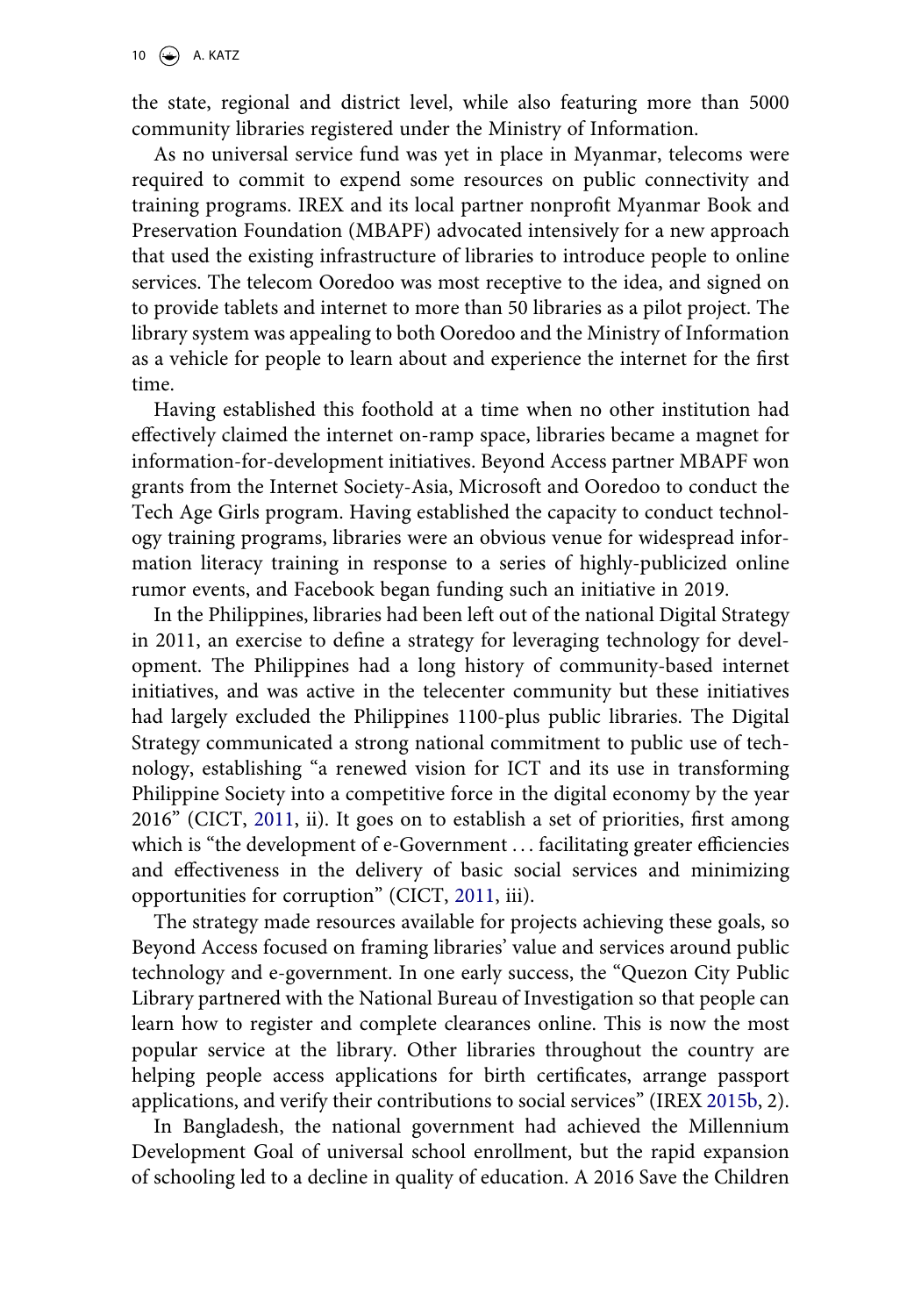study found that 45% of primary school children could not read by the completion of grade 2. American donor agency USAID along with Save the Children prioritized early grade reading for a major 5-year investment in the country. Though Bangladesh had networks of public and community libraries, neither were originally included in the program. IREX designed an intervention in cooperation with Save the Children Bangladesh and the Ministry of Cultural Affairs to mobilize 20 libraries near participating schools to support the literacy program.

<span id="page-11-0"></span>The libraries focused on fulfilling the need for leisure reading. The program's baseline study found that "more than 40% of children don't have books other than religious texts at home" so the program responded by helping libraries stock "colorful, enjoyable, child-friendly books and providing access to interactive reading games on tablets" (Katz [2016\)](#page-19-16). A monitoring system that tracked and measured the reading skills of children using the library versus those who didn't helped provide legitimacy to the approach and ammunition for advocacy materials.

In Georgia, a well-funded national access to information project was managed by the Public Services Development Agency under the Ministry of Justice, as part of its brief to increase public access to government services as committed to by the government in its accession to the Open Government Partnership. Among prospective Beyond Access countries, Georgia's government was perhaps the most open to cooperation and its government the most proactive. Library modernization fit neatly into the stated priorities of the government.

An agency official had attended the Beyond Access conference in Washington, DC in 2012. Her engagement ensured the cooperation of the Georgian government and its commitment of cost-sharing resources out of a project meant to extend government services to rural areas. With her help, the Beyond Access project in Georgia was designed to fit within this government program.

#### *Technology's role*

Beyond Access's experiences reinforced that technology is the hook through which outdated libraries in much of the world can become relevant again. The literature review section attested to the widespread lack of relevant resources at public libraries, and this was largely the case where Beyond Access began working. The Asia Foundation's library landscape survey in Myanmar found little association between libraries and computers. Only 11% of community members surveyed thought that computers belonged in libraries, and 99% of survey respondents "answered no when asked if free internet access would make their libraries more useful" (2014, 3–4). In Bangladesh, a baseline assessment found computers in no libraries other than the central public library in Dhaka. In the Philippines and Georgia, national libraries had not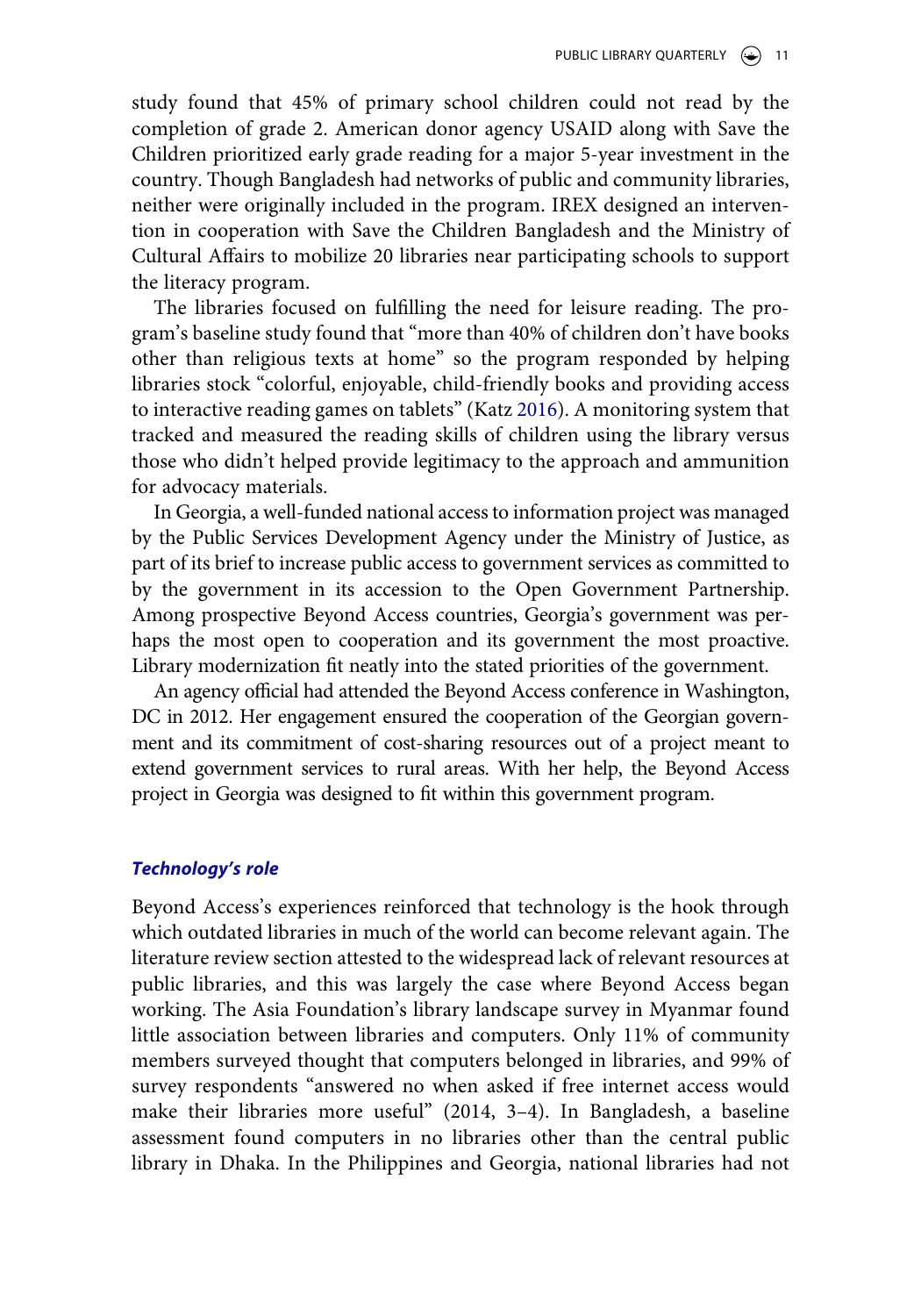established any cooperation with the many digital development initiatives administered and promoted by national governments.

These gaps provided a clear opening for Beyond Access to address. Librarians themselves, governments and then users could mentally bridge the gap between the present condition of libraries and one empowered with public access technology. Beyond Access sought to serve as a connector between library systems and national technology programs.

In Bangladesh, IREX took an alternative approach, seeking to integrate libraries as an asset for international development programs, with the idea that over the long-term, it would lead to a new funding stream and platform for exposure for library systems. An initial survey of global USAID-funded literacy programs over the past decade showed almost no mention of libraries, while tens of millions of dollars were invested in schools. IREX reached out to a series of large literacy-program implementing partners, and Save the Children Bangladesh responded with the most interest. As the organization administering a national-level early-grade reading program in the country, its staff were open to mobilizing community and public libraries in the country to supplement in-school reading instruction.

IREX and Save the Children provided tablets to participating libraries, seeing them as a durable and shareable technology that required much less need for training than a traditional computer. Tablets served both as a draw to get children into the library with a resource rarely available elsewhere in the community, and as a rapidly updatable literacy tool, taking advantage of the growing Bangla-language reading app environment. A program review explained the rational that "tablets provide novelty, excitement, and interactivity that pulls children into the library and encourages the use of both digital and print materials" (IREX [2019,](#page-19-17) 8). A series of site visits in 2016 found that "many local children visit the library every day that it's open and children often gather in groups around books, reading games, and tablets" (Katz [2016](#page-19-16)).

<span id="page-12-1"></span>In Georgia, the county foresaw that the Beyond Access project would "improve the level of civic engagement and capacity of local librarians through e-governance and modern technologies on the regional level" (OGGF [2014](#page-20-7), 15). In Uruguay, Beyond Access connected the National Library with ANTEL – the country's telecommunications agency – for inclusion in a stage of its public technology access program. The project included 10 libraries for training, technology, and internet access, turning them into "digital inclusion spaces" (Escobar [2014\)](#page-18-4).

<span id="page-12-0"></span>The takeaway from these experiences is that when libraries are able to make a case to serve as the community hub for technology, the funding and resources are available. Making the case – and a concrete plan for technology adoption and dissemination – is the challenge. But there is no better institution than the public library in society to take the lead.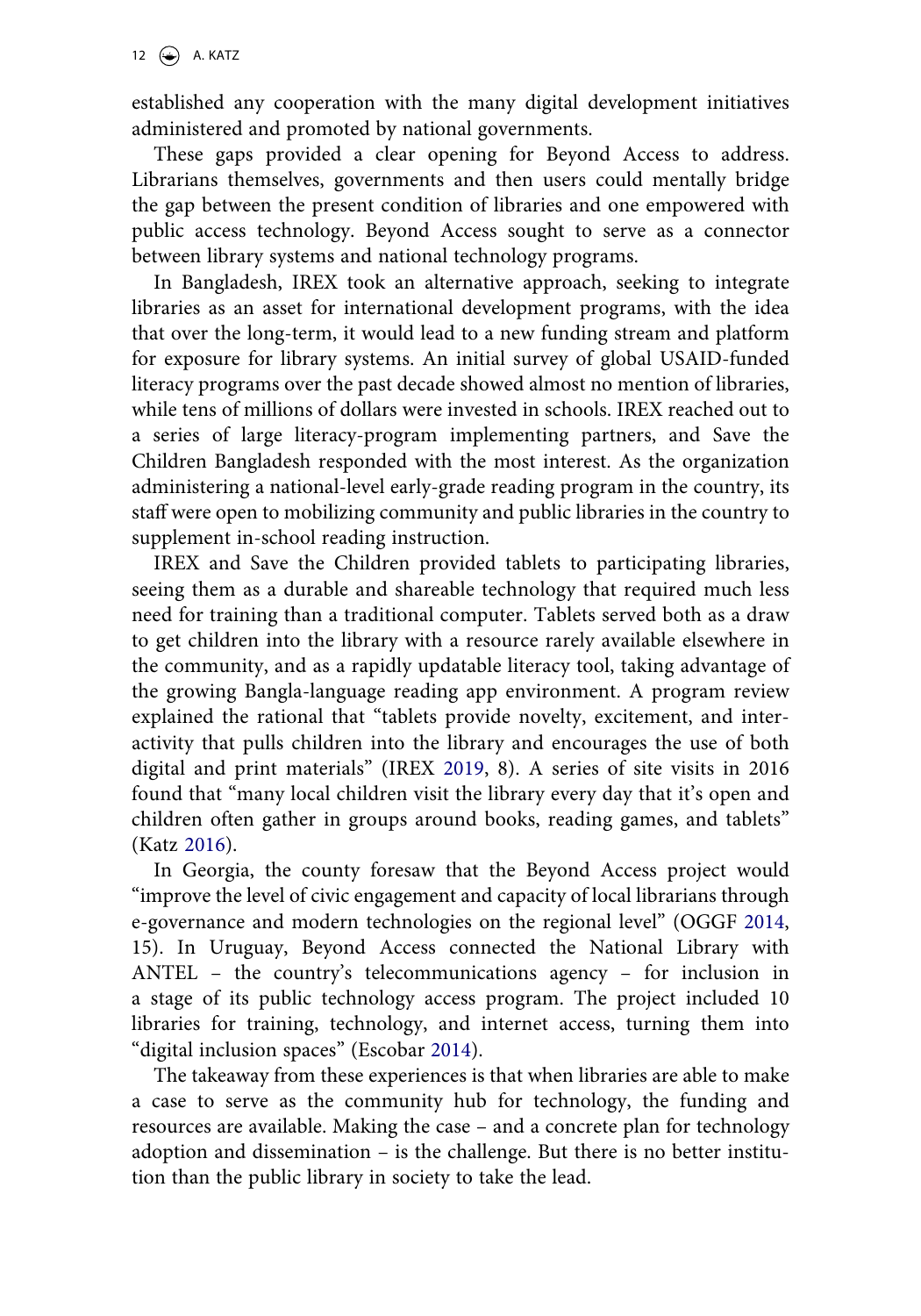#### *Training must be integral and extensive*

As we saw in the literature review, in much of the world librarians are not prepared to offer the kinds of services that can make libraries relevant again. Observers note their outdated skills and lack of a customer-service orientation. Training is an essential part of library reform programs, but one-off trainings are insufficient to change long-embedded perspectives, habits and customs. Often librarians have had little access to professional development beyond the basic skills of cataloging.

Beyond Access found that training was the hardest part of the library development equation. As libraries have lost relevancy, they have lost appeal for talented new graduates in many countries. Library systems in each country where Beyond Access worked had capable staff but low expectations and lack of access to new skills had led to inertia for many librarians. Project training had to be tailored to each country and the project's theme, then tested, revised, then scheduled and administered for large groups. Modern learner-centered methodologies like group work, games, and discussions were frequently unfamiliar. Librarians with training experience were often scarce, so training-of-trainers had to incorporate basic pedagogical techniques and ample practice. Administrative barriers required time to negotiate, from allowing librarians to travel to training locations, to time off from regular work, to selecting the right participants.

In Bangladesh, when training invitations were initially issued, library directors and board members decided to participate themselves rather than sending the front-line librarians who interact with the public. As a result, much of the initial training content went unused by its participants, while those now expected to conduct new activities lacked the introduction to program materials and devices. Subsequent training invitations more strictly defined that the expected participants were librarians themselves.

All of these factors combined meant the training time from project startup to the point when services were being delivered on the ground was long, and could not be rushed. The training development and dissemination process was lengthy, but more critical was the follow-up to training. Faced with such new concepts as technology training, reading games or offering new government services, librarians were not able to immediately return to their libraries and implement new services. Turning the project concepts into on-the-ground services took intensive, personalized follow-up with librarians, taking the time to work through local obstacles and barriers. MBAPF – Beyond Access's Myanmar implementing partner – conducted regular regional 'peer learning meetings' to bring together previously-trained librarians and give them a chance to share their experiences. This professional networking worked as both an incentive to frequently-isolated librarians and a venue through which to learn from others. In Georgia, Beyond Access staff mentored new trainers from the Georgian Library Association, giving them the chance to first observe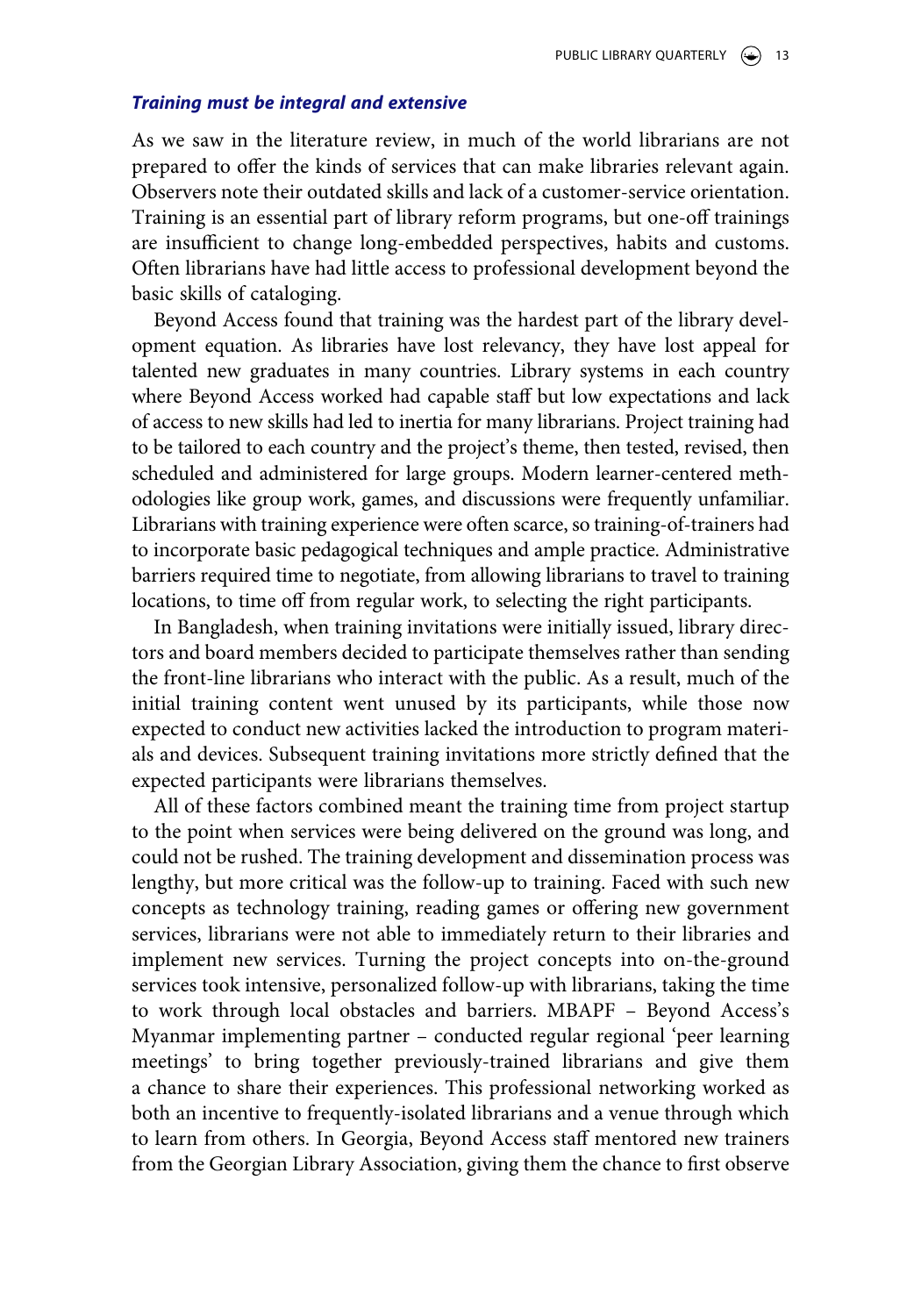14  $\left(\bigstar\right)$  A. KATZ

training and then gradually take on more facilitation responsibilities in subsequent trainings.

Training techniques that the program employed to bring new concepts to librarians with minimal experience of prior professional development included:

- personas borrowing a method from design thinking, training modules were built around profiles of typical community members. Most librarians were not accustomed either to designing services in response to user need, or to considering the different types of potential library users that might be present in their communities. In some trainings, pre-designed personas were including from which the training participants would work. In others, an early training activity asked participants to design their own personas based on their knowledge of the community.
- activity cards Beyond Access provided concise, discrete one to twopage descriptions of new library services and activities that translated training concepts into very specific step-by-step instructions for introducing the service. For example, a training on workforce development services at the library might include an activity card on assembling a job corner in your library.

## *Reviving library systems takes time*

As Beyond Access was a development program funded by a donor, the inclination was to overpromise on results. As a grantee, IREX was not immune to this tendency and to some extent was excessively optimistic about the speed with which library systems would begin showing change. In the Philippines, an early promise by the national ICT agency to provide equipment to hundreds of libraries failed to materialize when government budget priorities changed. An initial project that had been planned around the assumption of those devices delivered had to be scrapped. The local partner organization, however, continued its conversations with libraries throughout the country and began building the program town by town, instead of one centralized nationally. The program then brought together the most engaged and innovative librarians, and started creating a movement that eventually spilled over into more of the library system. Having established a solid group of active librarians provided a platform on which to start a new initiative based on another national priority several years later, leveraging technology to create local language books, which complemented the national mother-tongue based learning school program. This project reached even more corners of the country, engaging dozens of libraries and partner schools in using easy software to creating thousands of leisure-reading books.

This outcome suggests the value of investing the time in generating a 'proof of concept'. While Beyond Access required co-funding to launch in any country, it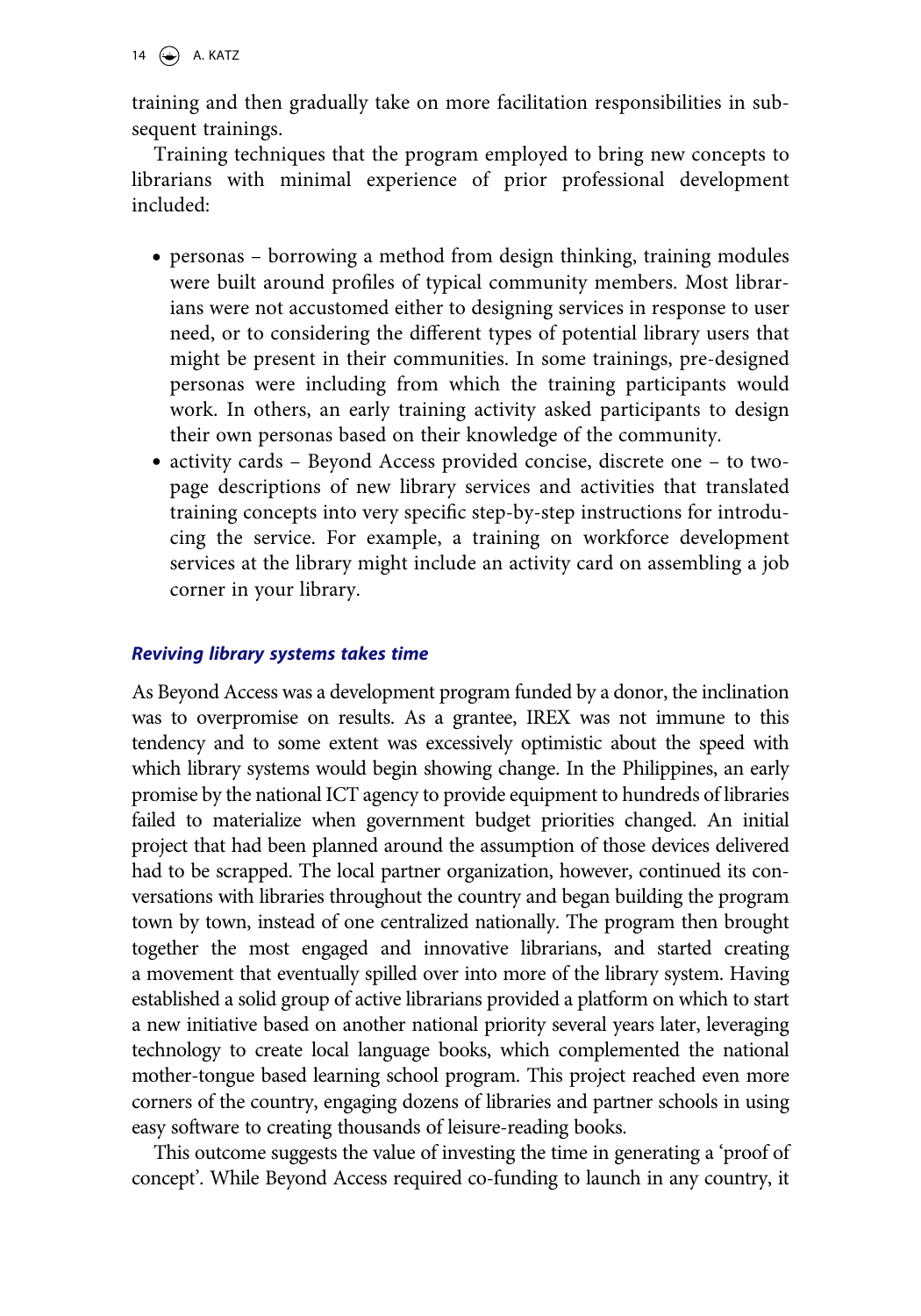was often challenging to generate significant commitments until initial projects had already gotten underway. Libraries' general reputation as outdated and irrelevant presented a barrier to interest among funders, so the early steps of supporting libraries with technology, training, and specific goals on which to work paid off after time as demonstrations. Once there was a model which could be presented as evidence that libraries could make perhaps unexpected development contributions under the right conditions, potential co-funders could see they would get credit for something that genuinely worked and generated goodwill.

Relying on sources of funding beyond the program's grant did slow timelines. In Georgia, with funding for library renovation and training coming from national government programs, delays in releasing funds continually pushed back activities and results. Eventually, the funds were delivered as promised and later, partner Georgian Library Association applied for and received a grant from the President's fund that equipped more than 100 additional libraries with computers, and funded training for another 110 libraries (President of Georgia [2017](#page-20-9)). In all of these cases, patience was key – keeping the program moving while the gears of government slowly inched toward fulfilling their promises.

<span id="page-15-0"></span>Not every project opportunity blossomed in a straight line. Increased government and donor interest in nonformal education in Myanmar convinced IREX to invest program funding in exploring opportunities for libraries to serve as venues for a large, national program seeking to reach out-of-school youth. The program conducted a survey and hosted a government roundtable on the topic. But funding delays and changes in policy direction dissipated interest in the topic and the push from the library side was lost as other priorities superseded. At the same time, there are signals when the program isn't working. In Nigeria, a promise of funding from the national universal service fund never materialized. In Peru, the National Library couldn't keep up with program commitments, and eventually that project had to be dropped.

#### *Program management*

While its focus was on reviving library systems, it is also worth sharing some of the lessons Beyond Access derived from testing a new approach to international development program management.

If there is one overarching observation that can be extracted from the Beyond Access experience when contrasted with other library development initiatives of the past, it is in the value of building on existing institutions and structures rather than building something from scratch. The library world is replete with examples of book donation and library construction initiatives that foisted outside resources and ideas on library systems. IREX managers made a conscious decision that Beyond Access would seek to equip local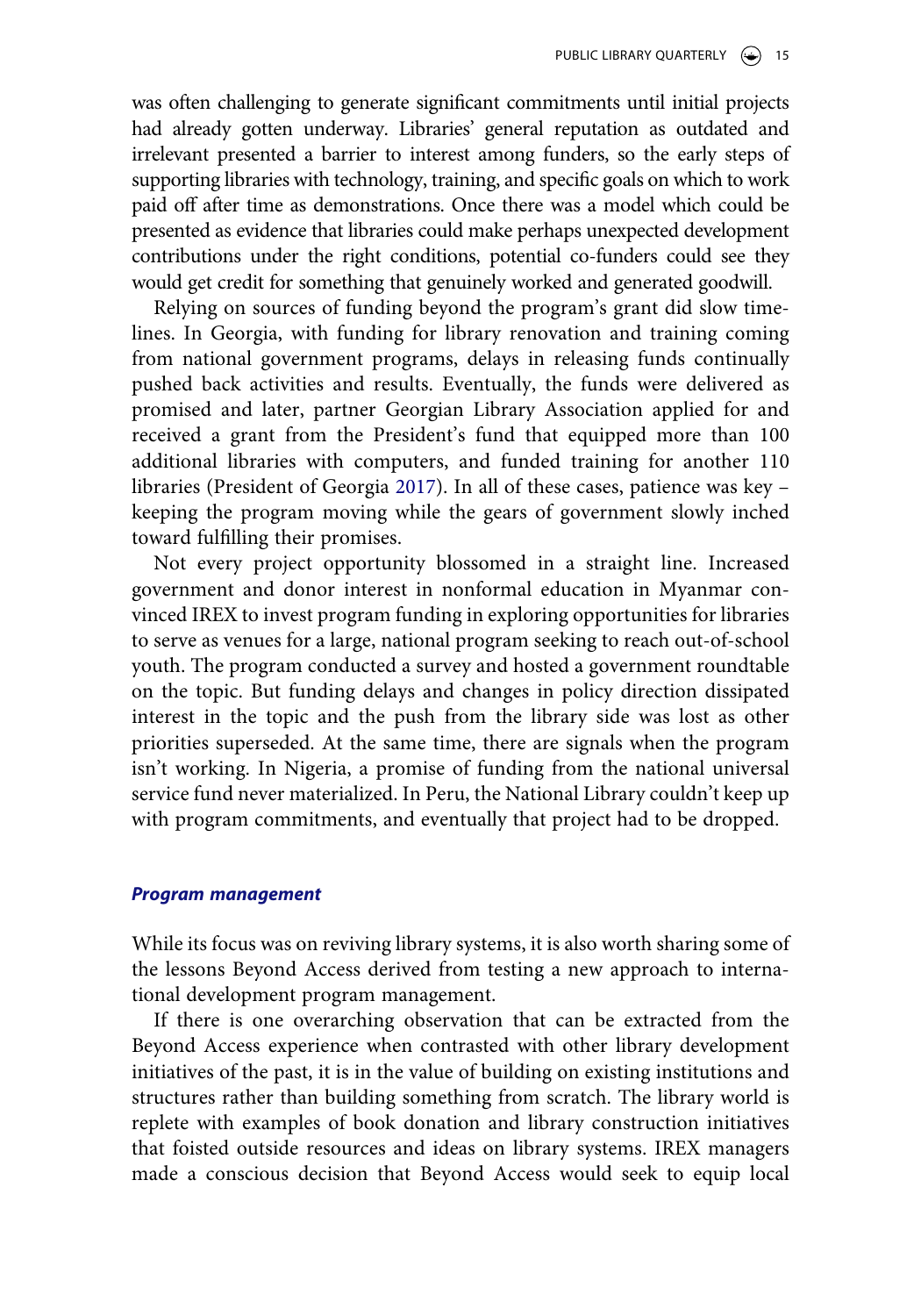library systems with the tools to respond to their own changing societies. This approach was reflected in a number of program facets:

- Local implementing partners were the face of the program rather than an international organization. IREX staff was based regionally and visited program countries regularly for monitoring, planning and key training sessions, but the program operated on a daily basis as a local initiative.
- Government was a central partner in every project. As a state institution, it was critical to not only integrate projects with the government department responsible for libraries, but to expand cooperation with libraries beyond to agencies that had never considered cooperation with libraries before. In many cases, these other government agencies funded library projects for the first time. Projects were started by aligning with government priorities and recalibrated alongside government partners as they progressed. Occasionally new themes emerged during the duration of the project – something that was only possible because of relationships already established.
- Identify and empower library leaders. Though it is a profession that has largely stagnated in many countries, there remain numerous library staff that seek to raise the profile and capacity of their institutions. Beyond Access was designed to give opportunities to these leaders at all levels and create a platform for them to transform the image of libraries, while documenting the impact that could be attributed to them. By promoting the achievements of key librarians, Beyond Access helped resuscitate the librarian profession as an appealing and impactful one. At the same time, it provided a new challenge for librarians who sought to break out of the traditional mold of library work.

## **Further research**

<span id="page-16-0"></span>To date, there has been little independent research on the effect of public library development programs in low – and middle-income countries. Zell and Thierry published an important evaluation of book donation programs ([2015\)](#page-20-10) that asked for a rethinking of this traditional approach toward 'helping' libraries in Africa. But there remain precious few, if any, independent assessments of programs. Participants in the Gates Foundation Global Libraries country-level programs, as noted in the literature review section, have published a series of studies exploring the impact evaluation and advocacy aspects of those programs. While valuable, these articles assessed library development programs on their own terms, rather than starting from the demands and expectations of the agencies required to continue funding libraries into the future. This article is similarly an account of someone who helped manage the program about which he is writing.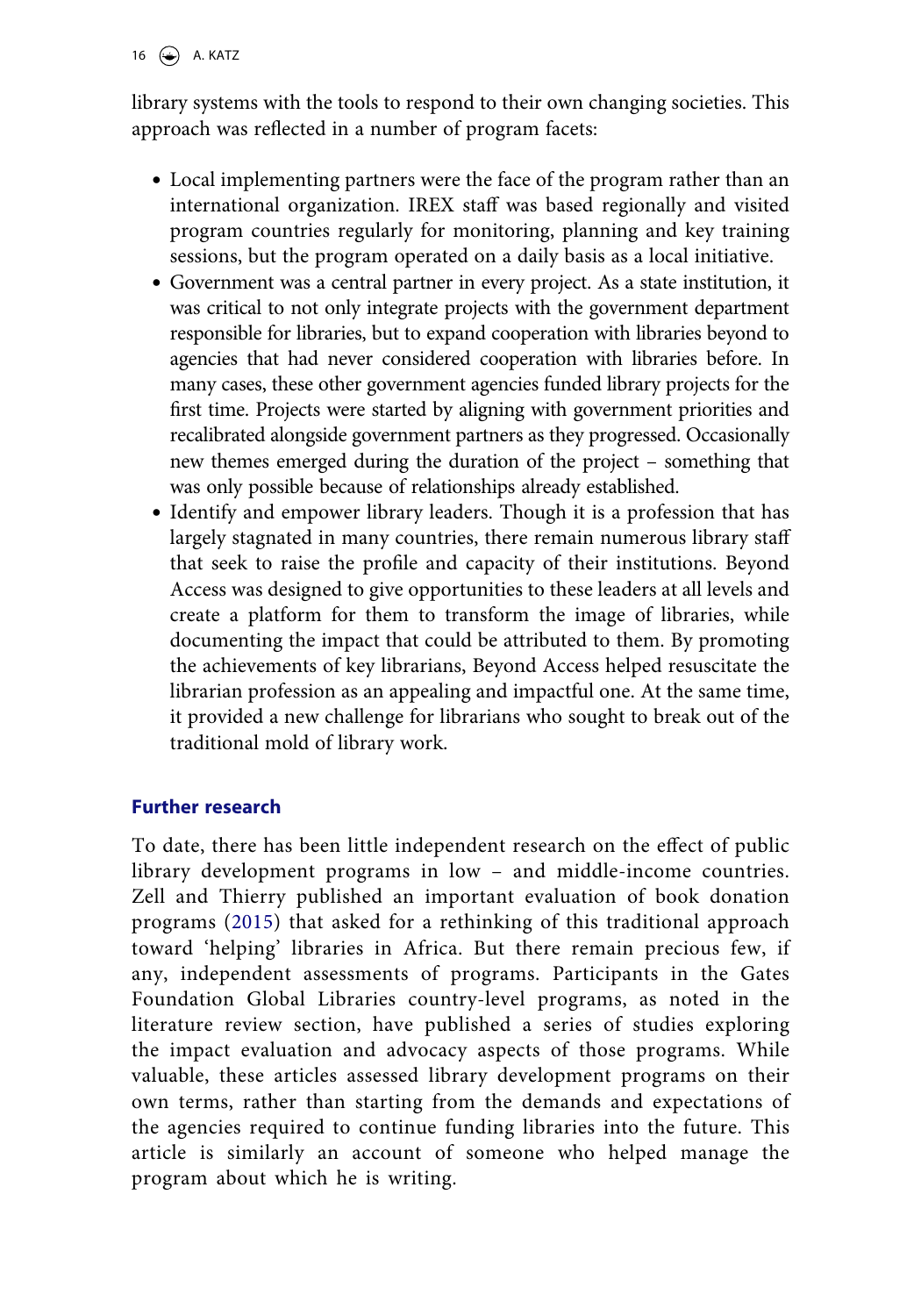To date, library development efforts have attracted little interest from outside researchers. This is unfortunate, as such efforts represent institutional reform on a broad scale that has the potential to effect whole societies. But just as public perceptions tend to see public libraries as outdated and irrelevant, most social scientists from outside the library realm – Klinenberg excepted – have regarded libraries as unimportant to social change. Research on the ways reformed, modern libraries in the 21st century are impacting their communities is needed, especially as technology overtakes more and more social domains.

As state-supported disinformation expands, information literacy becomes an even more important skill for populations. Public libraries are the best positioned institution in many societies to address this need. Indeed, Beyond Access's partner in Myanmar is currently conducting a program on this topic using the library infrastructure. IREX is testing similar efforts in Ukraine, with promising early results. Research on whether properly trained librarians can effectively transfer such skills to societies would contribute to the body of knowledge about another important value of public libraries on a trending global priority.

#### **Conclusion**

Though the Gates Foundation has exited the field, public library development initiatives will continue to appear into the future, as they have every few decades over the last century. An increasing appreciation of social infrastructure coupled with the effects of decreasing public space suggest the potential for renewal of interest in an institution that has historically combined information, education and social connection. Andrew Carnegie at the start of the 20th century, UNESCO in the 1960s and 70s, and the Gates Foundation in the early aughts all came independently to the realization that public libraries were the best tool societies have for lifelong learning and community participation. Each time, these players put forth effort and resources to strengthen libraries' ability to respond to their communities' needs, and help library systems learn from each other about how to do that best. It will happen again. This article was meant to document the lessons learned by one small slice of the library development picture, in the hopes that future program managers can build on them rather than re-discovering them yet again.

The key lesson is that libraries can once again become part of the national conversation if they can seize on issues where libraries fit intuitively and follow up rhetoric by delivering with measurable results. When libraries can attract investment into training and technology, they can serve as a local hub for a wide range of development initiatives that require public participation, access to information and information literacy. The process takes time, attention to detail and patience, but its return on investment affects all corners of society.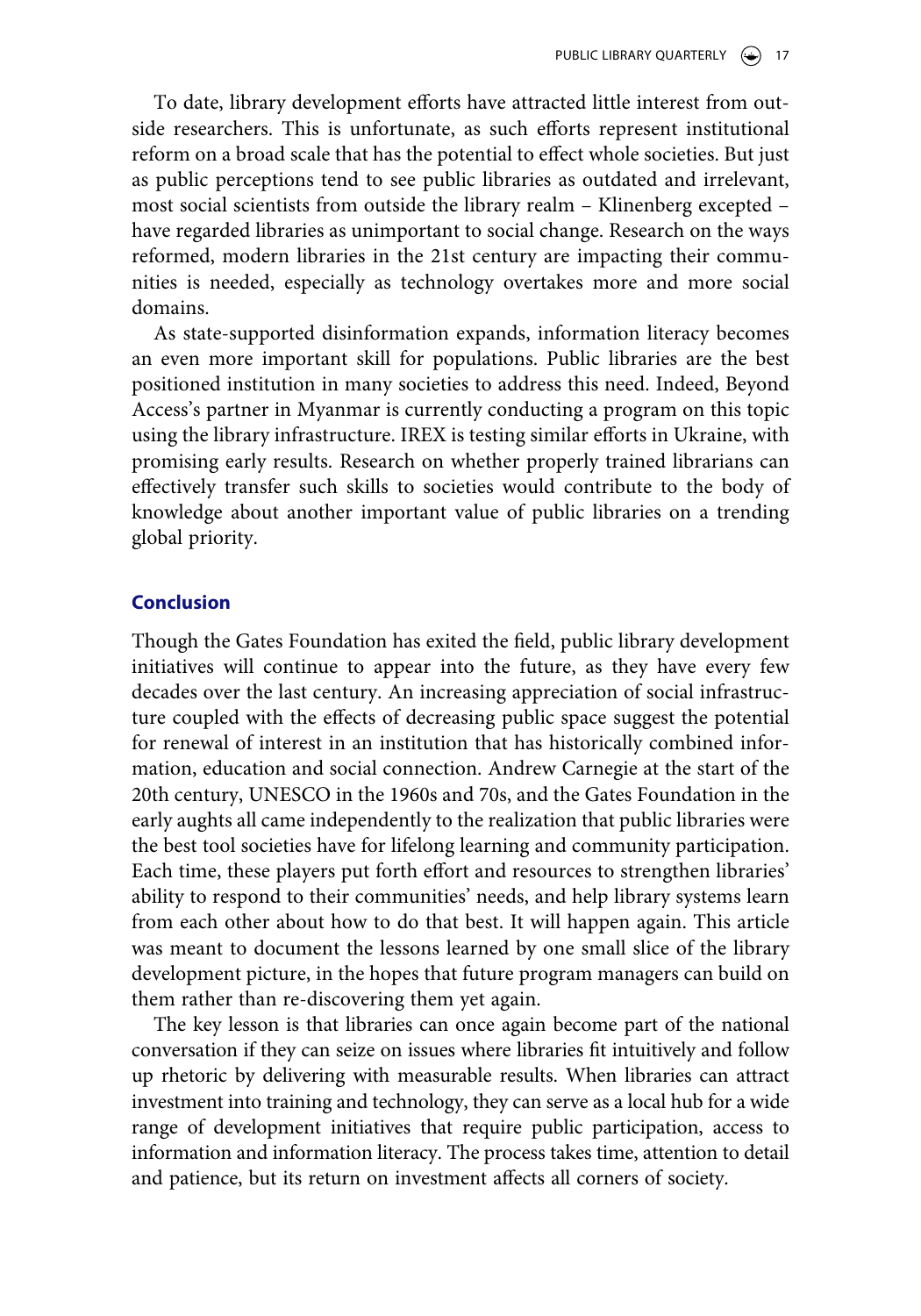18  $\leftarrow$  A. KATZ

#### **Note**

<span id="page-18-3"></span>1. ICT4D was a term used in the international development field to cover the role of technology in achieving development outcomes, "Information and Communication Technology for Development". It was used interchangeably with 'ICTD'.

#### **Acknowledgments**

This paper owes a debt to the support, encouragement, and wisdom of advisor Dr. Michael Stephens at San Jose State University. None of the lessons described above would have been possible without the effort and dedication of the Beyond Access team at IREX, including Matthew Vanderwerff, Joel Turner, Rachel Crocker, Amber Ehrke, Matej Novak and Rob Cronin. Siri Oswald, Melissa Pailthorp and Deborah Jacobs at the Bill and Melinda Gates Foundation believed in the concept of Beyond Access and supported us to get the funding to accomplish it. Beyond Access's local partners in Myanmar (MBAPF), the Philippines (Molave Foundation), Georgia (Georgian Library Association) and Bangladesh (Save the Children) were responsible for the tough, day-to-day work that became the lessons discussed in this paper.

#### **Notes on contributor**

Ari Katz is an MLIS student at San Jose State University. Between 2014 and 2019, he served as Regional Director for Asia for the Beyond Access program at IREX, an international development organization. At IREX, he worked for more than 12 years on global public library development programs. He has an MA in Governance and Development from the Institute of Development Studies at the University of Sussex, UK, and currently works as a foreign service officer for the U.S. State Department.

#### **ORCID**

Ari Katz **h**ttp://orcid.org/0000-0001-5368-2445

### **References**

- ALA. n.d. About the Global Libraries Legacy Partnership. [http://www.ala.org/pla/initiatives/](http://www.ala.org/pla/initiatives/legacy)  [legacy](http://www.ala.org/pla/initiatives/legacy)
- <span id="page-18-1"></span>Chiranov, M. [2010.](#page-5-0) Real life impact of the global libraries: Biblionet romania program. *Performance Measurement and Metrics*. 11 (1):93–106. [10.1108/14678041011026900](https://doi.org/10.1108/14678041011026900)
- <span id="page-18-2"></span>Coward, C. [2010.](#page-6-0) Bringing the benefits of information technology to underserved populations: An introduction to ICTD for the library community. *IFLA Journal*, 36 (3):215–20. [10.1177/](https://doi.org/10.1177/0340035210378838) [0340035210378838](https://doi.org/10.1177/0340035210378838)
- <span id="page-18-0"></span>Elbert, M., D. Fuegi, and U. Lipeikaite. [2012](#page-3-0). Public libraries in Africa – Agents for development and innovation?: Current perceptions of local stakeholders. *IFLA Journal*, 38 (2):148–65. [10.1177/0340035212444512](https://doi.org/10.1177/0340035212444512)
- <span id="page-18-4"></span>Escobar, C. U. [2014](#page-12-0). Partnering for digital inclusion in Uruguay. Beyond Access. Accessed 2020 Apr 29. [https://web.archive.org/web/20140831005442/http://beyondaccess.net/2014/08/12/](https://web.archive.org/web/20140831005442/http://beyondaccess.net/2014/08/12/new-digital-inclusion-in-uruguay/)  [new-digital-inclusion-in-uruguay/](https://web.archive.org/web/20140831005442/http://beyondaccess.net/2014/08/12/new-digital-inclusion-in-uruguay/)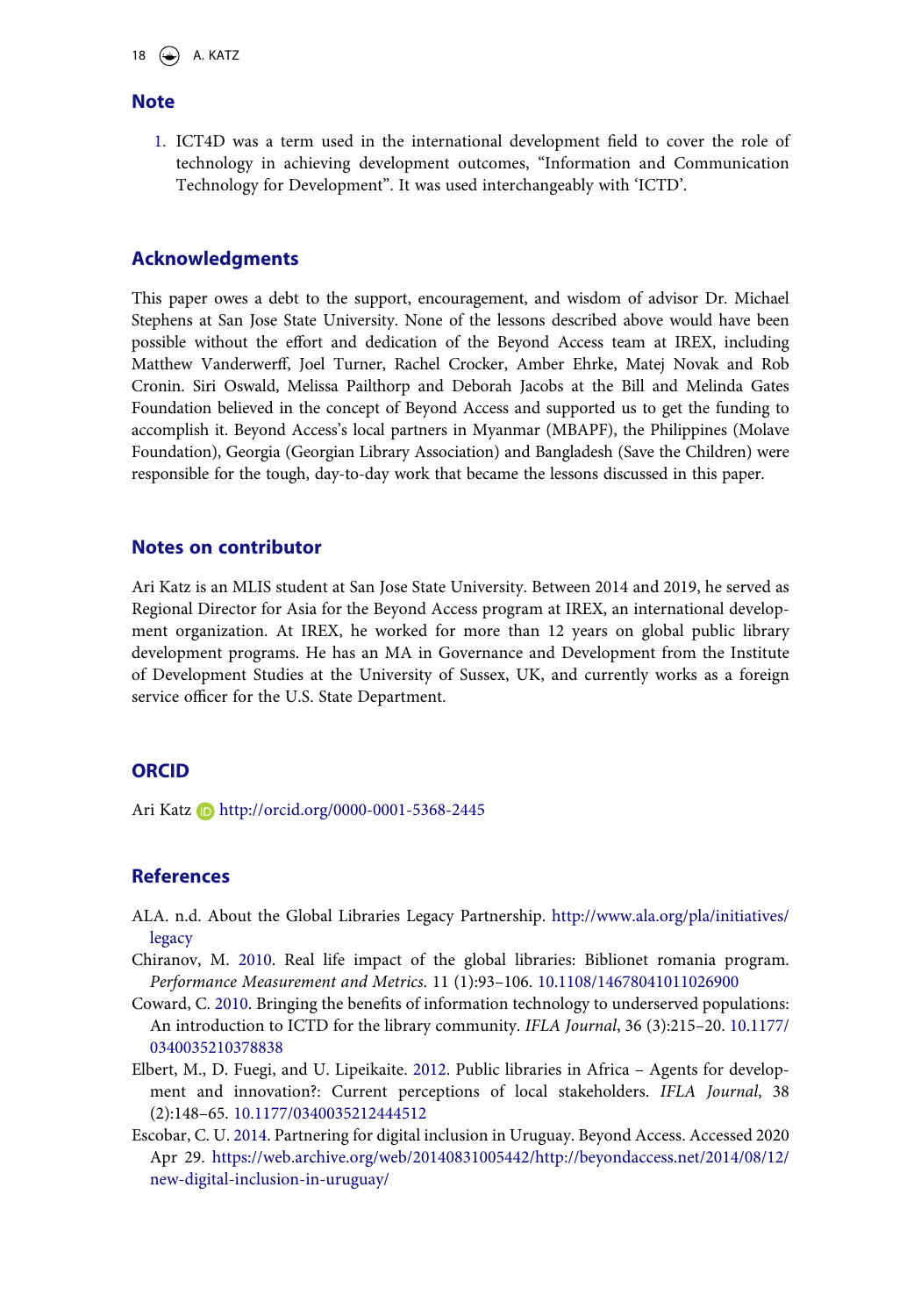- <span id="page-19-5"></span>Foundation, A. [2014](#page-4-0). *Myanmar library survey*. Accessed 2020 Mar 23. [https://asiafoundation.](https://asiafoundation.org/publication/myanmar-library-survey/)  [org/publication/myanmar-library-survey/](https://asiafoundation.org/publication/myanmar-library-survey/)
- <span id="page-19-9"></span>Fried, S., D. Popova, M. Dąbrowska, and M. Chiranov. [2014.](#page-5-1) A tale of public libraries in bulgaria, poland, and romania: the case of three gates foundation grants. *Library Trends*, 63 (2):127–43. [10.1353/lib.2014.0037](https://doi.org/10.1353/lib.2014.0037)
- <span id="page-19-6"></span>Ghosh, M. [2005](#page-4-1). The public library system in India: Challenges and opportunities. *Library Review*, 54 (3):180–91. [10.1108/00242530510588935](https://doi.org/10.1108/00242530510588935)
- <span id="page-19-10"></span>Gomez, R. (ed). [2009b](#page-6-1). *Measuring global public access to ICT*. Seattle: University of Washington Center for Information & Society (CIS).
- <span id="page-19-13"></span>Gomez, R., P. Fawcett, and J. Turner. [2012](#page-7-0). Lending a visible hand: An analysis of infomediary behavior in Colombian public access computing venues. *Information Development*, 28 (2):117–31. [10.1177/0266666911429489](https://doi.org/10.1177/0266666911429489)
- <span id="page-19-7"></span>Gomez, R., R. Ambikar, and C. Coward. [2009a](#page-4-2). Libraries, telecentres and cybercafés. *Performance Measurement and Metrics*, 10 (1):33–48. [10.1108/14678040910949675](https://doi.org/10.1108/14678040910949675)
- <span id="page-19-12"></span>Gurstein, M. [2014.](#page-6-2) 7 reasons why libraries are the new telecentres. *ICT Works*, February 12. Accessed 2020 Feb 15. Retrieved from: [http://www.ictworks.org/7-reaons-why-libraries-are](http://www.ictworks.org/7-reaons-why-libraries-are-the-new-telecentres/#.XIL9R2gzaM8)[the-new-telecentres/#.XIL9R2gzaM8](http://www.ictworks.org/7-reaons-why-libraries-are-the-new-telecentres/#.XIL9R2gzaM8)
- <span id="page-19-11"></span>Hosman, L. [2011.](#page-6-3) Making the transition from pilot to scale: examining sustainability and scalability issues in a public-private telecenter partnership in Sri Lanka. *Information Technology for Development*, *17*(3), 232–248. <https://doi.org/10.1080/02681102.2011.568225>
- <span id="page-19-3"></span>Ignatow, G. [2011.](#page-3-1) What has globalization done to developing countries' public libraries? *International Sociology*, 26 (6):746–68. [10.1177/0268580910393373](https://doi.org/10.1177/0268580910393373)
- <span id="page-19-2"></span>IREX. [2011a](#page-2-0). *Grant proposal: Global Libraries & Development Initiative*. Internal IREX document: unpublished.
- <span id="page-19-1"></span>IREX. [2011b.](#page-2-1) Public libraries around the world. Accessed 2020 Apr 29. [https://web.archive.org/](https://web.archive.org/web/20150602002300/http://beyondaccess.net/wp-content/uploads/2013/07/Beyond-Access_Library_Map_EN_201304.png)  [web/20150602002300/http://beyondaccess.net/wp-content/uploads/2013/07/Beyond-](https://web.archive.org/web/20150602002300/http://beyondaccess.net/wp-content/uploads/2013/07/Beyond-Access_Library_Map_EN_201304.png)[Access\\_Library\\_Map\\_EN\\_201304.png](https://web.archive.org/web/20150602002300/http://beyondaccess.net/wp-content/uploads/2013/07/Beyond-Access_Library_Map_EN_201304.png)
- <span id="page-19-14"></span>IREX. [2015a.](#page-8-1) How digital access is becoming more inclusive in Myanmar. Accessed 2020 Apr 29. [https://web.archive.org/web/20150822133006/http://beyondaccess.net/resources/digital](https://web.archive.org/web/20150822133006/http://beyondaccess.net/resources/digital-access-in-myanmar/)[access-in-myanmar/](https://web.archive.org/web/20150822133006/http://beyondaccess.net/resources/digital-access-in-myanmar/)
- <span id="page-19-15"></span>IREX. [2015b.](#page-10-0) *Beyond Access Philippines*. Internal IREX document: unpublished.
- <span id="page-19-17"></span>IREX. [2019.](#page-12-1) *Building literacy ecosystems: IREX's approach to community-based early literacy programs*. Accessed 2020 Feb 8. [https://www.irex.org/sites/default/files/IREX\\_Beyond%](https://www.irex.org/sites/default/files/IREX_Beyond%20Access_Community%20Literacy%20Brief_COMPRESSED.pdf) [20Access\\_Community%20Literacy%20Brief\\_COMPRESSED.pdf](https://www.irex.org/sites/default/files/IREX_Beyond%20Access_Community%20Literacy%20Brief_COMPRESSED.pdf)
- <span id="page-19-4"></span>Johnson, I. [2014.](#page-4-3) The rehabilitation of library and information services and professional education in the post-soviet republics: Reflections from a development project. *Information Development*, 30(2):130–47. [10.1177/0266666913479389](https://doi.org/10.1177/0266666913479389)
- <span id="page-19-16"></span>Katz, A. [2016](#page-11-0). How libraries in Bangladesh are creating a culture of reading beyond the classroom. Accessed 2020 Apr 29. [https://web.archive.org/web/20160620165343/http://](https://web.archive.org/web/20160620165343/http://beyondaccess.net/2016/04/04/how-libraries-in-bangladesh-are-creating-a-culture-of-reading-beyond-the-classroom/) [beyondaccess.net/2016/04/04/how-libraries-in-bangladesh-are-creating-a-culture-of](https://web.archive.org/web/20160620165343/http://beyondaccess.net/2016/04/04/how-libraries-in-bangladesh-are-creating-a-culture-of-reading-beyond-the-classroom/)[reading-beyond-the-classroom/](https://web.archive.org/web/20160620165343/http://beyondaccess.net/2016/04/04/how-libraries-in-bangladesh-are-creating-a-culture-of-reading-beyond-the-classroom/)
- <span id="page-19-0"></span>Klinenberg, E. [2018](#page-1-0). *Palaces for the people: How social infrastructure can help fight inequality, polarization, and the decline of civic life*. New York: Crown.
- <span id="page-19-8"></span>Maswabi, T., T. Sethate, S. Sebusang, and R. Taolo. [2011.](#page-4-4) Public libraries: Pathways to making Botswana an educated, informed nation. *Library Review*, 60 (5):409–20. [10.1108/](https://doi.org/10.1108/00242531111135272)  [00242531111135272](https://doi.org/10.1108/00242531111135272)
- Note: while most of the published Beyond Access documents are currently available from the Beyond Access website (www.beyondaccess.net), it is unclear how much longer this site will be available. For this reference list, I have used Internet Archive links instead so that they will remain accessible in the future.